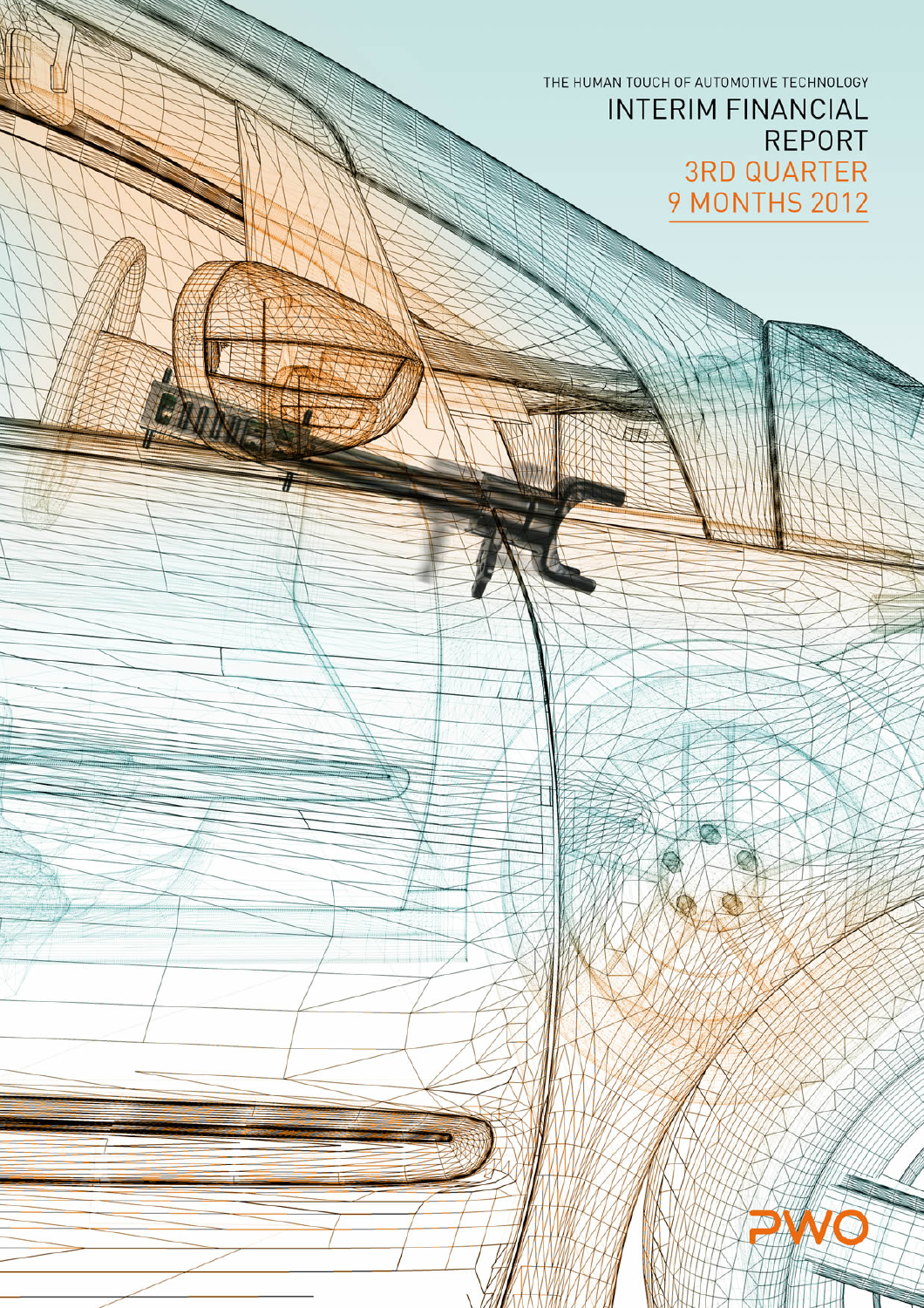# TABLE OF CONTENTS

| LETTER OF THE BOARD OF MANAGEMENT                      | 3  |
|--------------------------------------------------------|----|
| <b>PWO SHARES</b>                                      | 4  |
| THE COMPANY                                            | 5  |
| INTERIM CONSOLIDATED MANAGEMENT REPORT                 | 6  |
| INTERIM CONSOLIDATED FINANCIAL STATEMENTS              | 15 |
| NOTES TO THE INTERIM CONSOLIDATED FINANCIAL STATEMENTS | 21 |
| REPORT OF THE SUPERVISORY BOARD'S AUDIT COMMITTEE      | 29 |
| FINANCIAL CALENDAR   GOVERNING BODIES   CONTACTS       | 30 |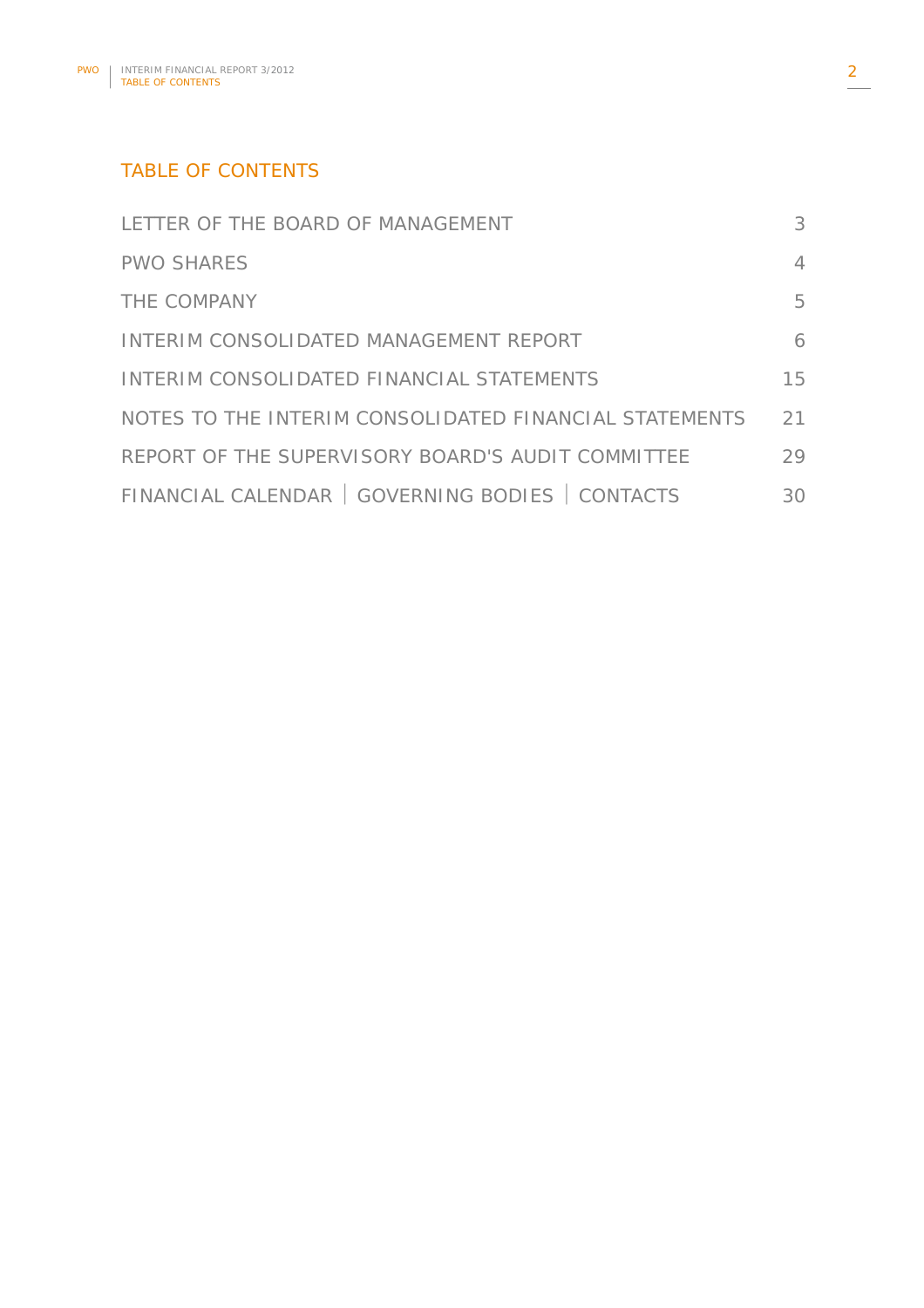# LETTER OF THE BOARD OF MANAGEMENT

Dear shareholders and business associates,

The PWO Group will continue to grow revenues and earnings in the current fiscal year. We expect revenues to climb by around 10 percent and EBIT to have an above-average rise of 15-20 percent. Thus, we are on course to achieve the highest revenues and earnings in the Company's history. Given the current market trends, we believe these to be very encouraging prospects.

We had previously even higher earnings targets. We have worked hard in order to avoid revising our targets. However, the third quarter, which we are reporting on today, fell short of our expectations. At the same time, we are currently experiencing successively declining call orders from our customers for the fourth quarter. Therefore, we will not achieve our previous targets for fiscal year 2012 despite an expected clear improvement in EBIT in the fourth quarter.

What were the reasons for the weaker-than-expected earnings in the third quarter of 2012? First, high margin series sales were below expectations. In addition, we incurred several extraordinary charges for providing series capacity in the premium segment, especially at our Oberkirch site. At the same time, we reduced volumes in the area of standard components. This had resulted in a strong temporary burden on earnings. Furthermore, in the reporting quarter, the Group experienced a marked increase in maintenance and repair expenses following the high capacity utilisation experienced in the prior months.

At our Mexican site, we are facing costs which had accompanied the extremely strong growth experienced here. Also, the ramp-up of our Chinese site is still proving to be a challenge.

Our Canadian subsidiary confirmed the expected positive earnings trend and our site in the Czech Republic is also developing very favourably. In the nine month period, EBIT here more than doubled to EUR 2.4 million (p/y: EUR 1.1 million).

Thus, our Czech location has successfully completed the transformation from a previously regionally oriented company with a limited scope of services to a high-performance, high-tech site for tooling and production within the PWO Group with its global delivery capability.

This transformation had taken a period of around six years. This long period of time was a result of the extraordinarily high technological level of our product solutions and production processes. It was also a result of the long lead times for the start-up and ramp-up of new orders which are typical for our business.

Canada, which meanwhile has become an established location, will also improve its profitability in the course of the ramp-up of current series productions.

In China, we started our own series production in mid-2009, and in Mexico, a local company was acquired in 2007. Both sites are well on track for a more mature phase and are simultaneously reducing losses and achieving successively positive earnings contributions.

This, as well as the growth prospects of our successful new business, form the foundation for the considerable earnings growth of the PWO Group in the future. This has not changed.

Oberkirch, October 2012 The Management Board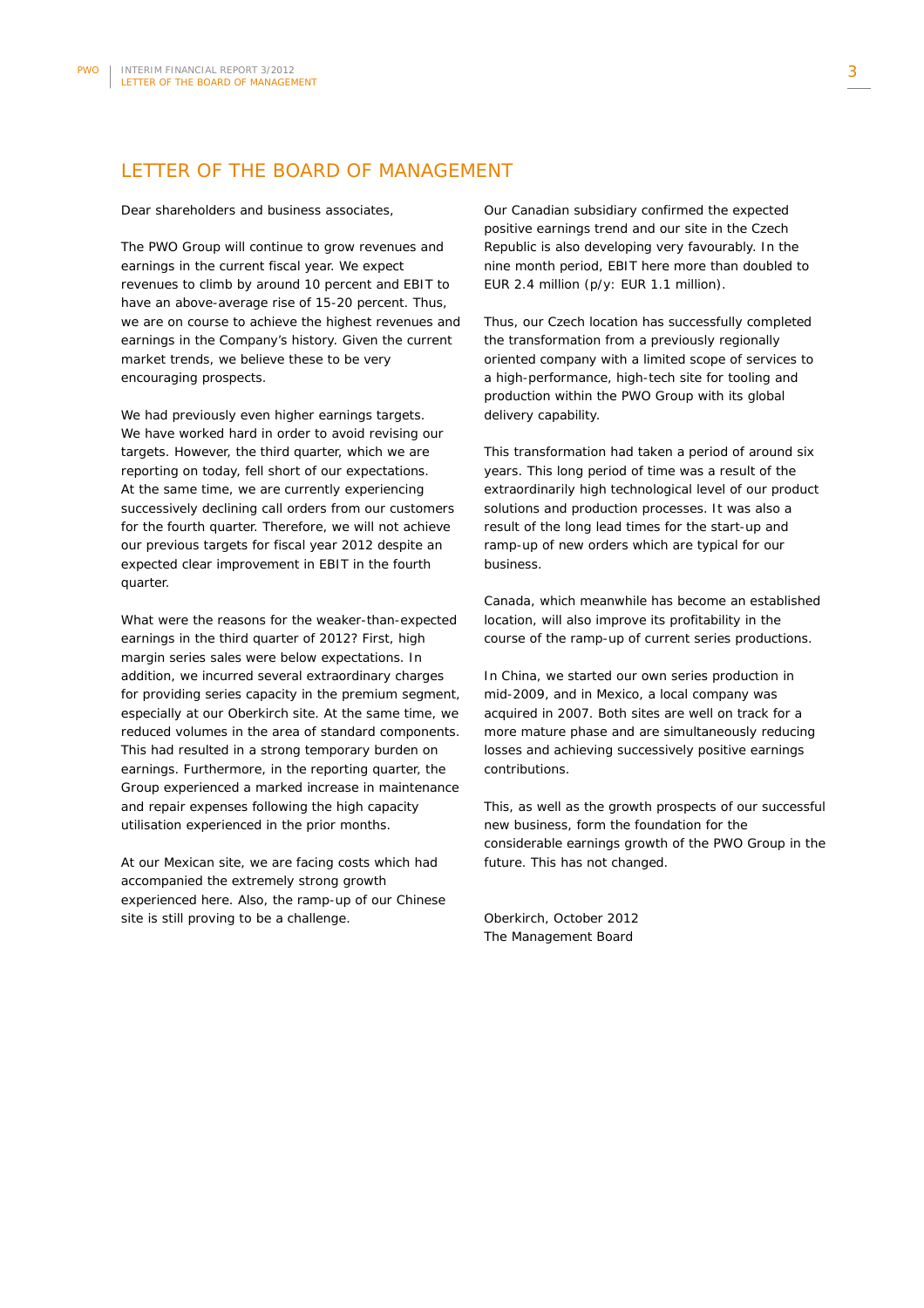# PWO SHARES

#### PWO SHARES PERFORM LARGELY IN LINE WITH THE MARKET IN THE THIRD QUARTER

In the first nine months of 2012, PWO shares performed broadly in line with its benchmark indices: the SDAX price index and the DAXSector Automotive index. From its XETRA price of EUR 30.93 per share at the beginning of the year, the shares had risen 3.6 percent to a level of EUR 32.05 on September 28. SDAX and DAXSector Automotive had increased 8.3 percent and 12.4 percent, respectively. In the first half of the year, PWO shares had still outperformed the sector and the overall market.

The shares reached their year-to-date high of EUR 43.50 on February 24 and their low of EUR 30.60 on January 9. Following the capital increase, the shares traded in a narrow range of between EUR 31.45 and EUR 34.50 during the third quarter.

With around 2,200 shares, the average daily turnover on all of the German exchanges in the nine month

#### **Directors' Dealings**

No notifiable stock transactions pursuant to Section 15a WpHG (German Securities Trading Act) were carried out in the third quarter of 2012. Notifications received in the nine month period are published on the Company's website under www.progress-werk.de in the section Investor Relations/PWO shares/Directors' Dealings

**Current shareholder structure**  (Source: WpHG notifications)

.

Consult Invest Beteiligungsberatungs-GmbH, Böblingen: **46.55%**  Free Float: **53.45%**  of which Delta Lloyd N.V., Amsterdam, The Netherlands: **16.49%**  Sparkasse Offenburg/Ortenau, Offenburg: **5.88 %** 

period of 2012 reached a new high for the third consecutive year.

We continue to conduct very frequent meetings and conferences with capital market participants. Following an investor conference for small and midcaps in Frankfurt and an analyst and press conference held in the first quarter regarding the results of fiscal year 2011, we introduced the Group's strategy in the second quarter through numerous road shows, both in Germany and abroad, ahead of the capital increase on May 15.

A highlight of the third quarter was the DVFA Small Cap Conference in Frankfurt on August 28. All events were largely attended and showed a great interest in PWO's investment case. In addition to these activities, we maintain close contact with analysts and investors through regular discussions on a bilateral basis.

#### **Other Information**

Number of shares issued as at 30/09/2012 **3,125,000**  Weighted Ø number of shares as at 30/09/2012 **2,807,870**  Treasury shares held as at 30/09/2012 **none**  Dividend per share for fiscal year 2011 **EUR 1.40** 

**Events subsequent to the balance sheet date** 

Following a detailed analysis of the development of the third quarter as well as market trends at the beginning of the fourth quarter, at October 19 management adjusted earnings expectations for 2012 to the changed market environment. This was reported via an ad-hoc announcement.

Although we continue to expect an above-average earnings increase compared to the previous year, the share price declined temporarily by more than 15 percent.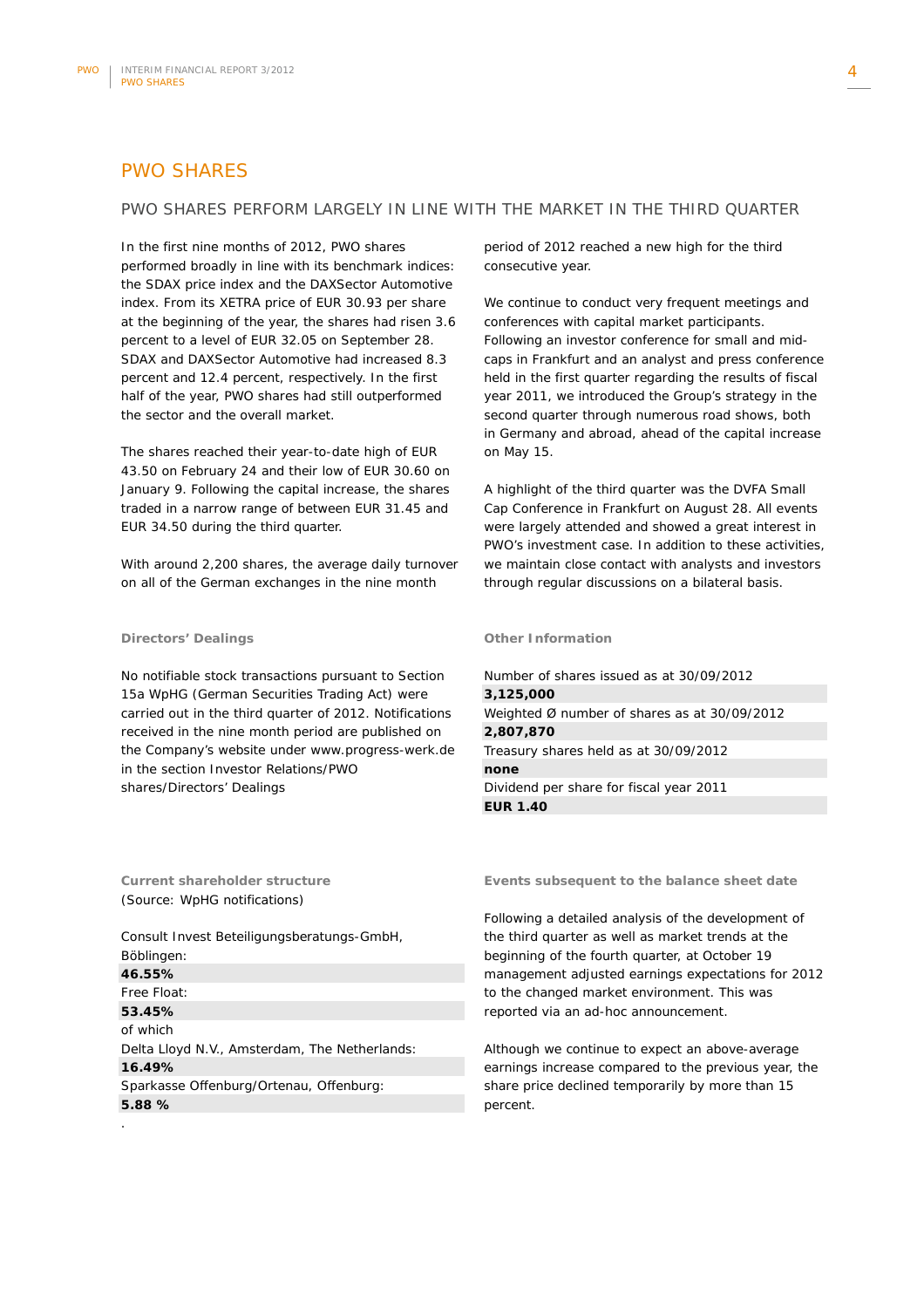# THE COMPANY

## EXPANSION IN THE TECHNOLOGICAL LEADERSHIP OF THE GROUP'S SITE IN OBERKIRCH

In this quarterly report, we would like to use our newly built technical centre for metal forming in Oberkirch as an example to demonstrate one of a variety of investments being made in order to continually improve our locations' performance and competitiveness.

The newly constructed technical centre was inaugurated on July 18, 2012. This day represented an expansion and a consolidation of our capacity for prototype construction, including small series. EUR 1.7 million was invested in the technical centre and the construction phase lasted a good six months. The result was a 700 square metre complex for production and 220 square metres of office space.

The employees of the technical centre are in charge of the planning, production preparations, the production and quality testing of prototypes and small series. These employees work closely with the areas of development, tool design, and production. Significant progress in the sense of "Lean Management" is being demonstrated by aligning all of the technical centre's work places along the value chain.

The technical centre's machinery was enhanced by the addition of two new presses and one refurbished press. As a result, five presses are now available for the production of components. This has also resulted in a desired acceleration in processing times by up to 50 percent for complexly-shaped parts.

Along with simulation, the building of prototypes is still standard in the automotive industry. Before components go into series production their functionality is thoroughly tested. The technical centre allows us to further improve our performance in this area. This is how we reduce the risks and costs of later series tool design, the ramp-up of production, and series production.

We not only accept development orders from our customers but we also develop our own products. Every year, 60 to 80 projects should be carried out in this way for the development of new components in the technical centre. We currently achieve an annual revenue volume of around EUR 4.0 million with prototypes and this will be further expanded.

PWO serves all of the premium segment manufacturers. In order to continue doing so, investments such as those made in the technical centre, the investment in lightweight construction, and in the development of high technology for the automobiles of the future, will remain at the forefront.

What appears theoretically unfeasible to material scientists, in this way becomes reality in PWO's technical centre. This is how we push the limits of technology in practice.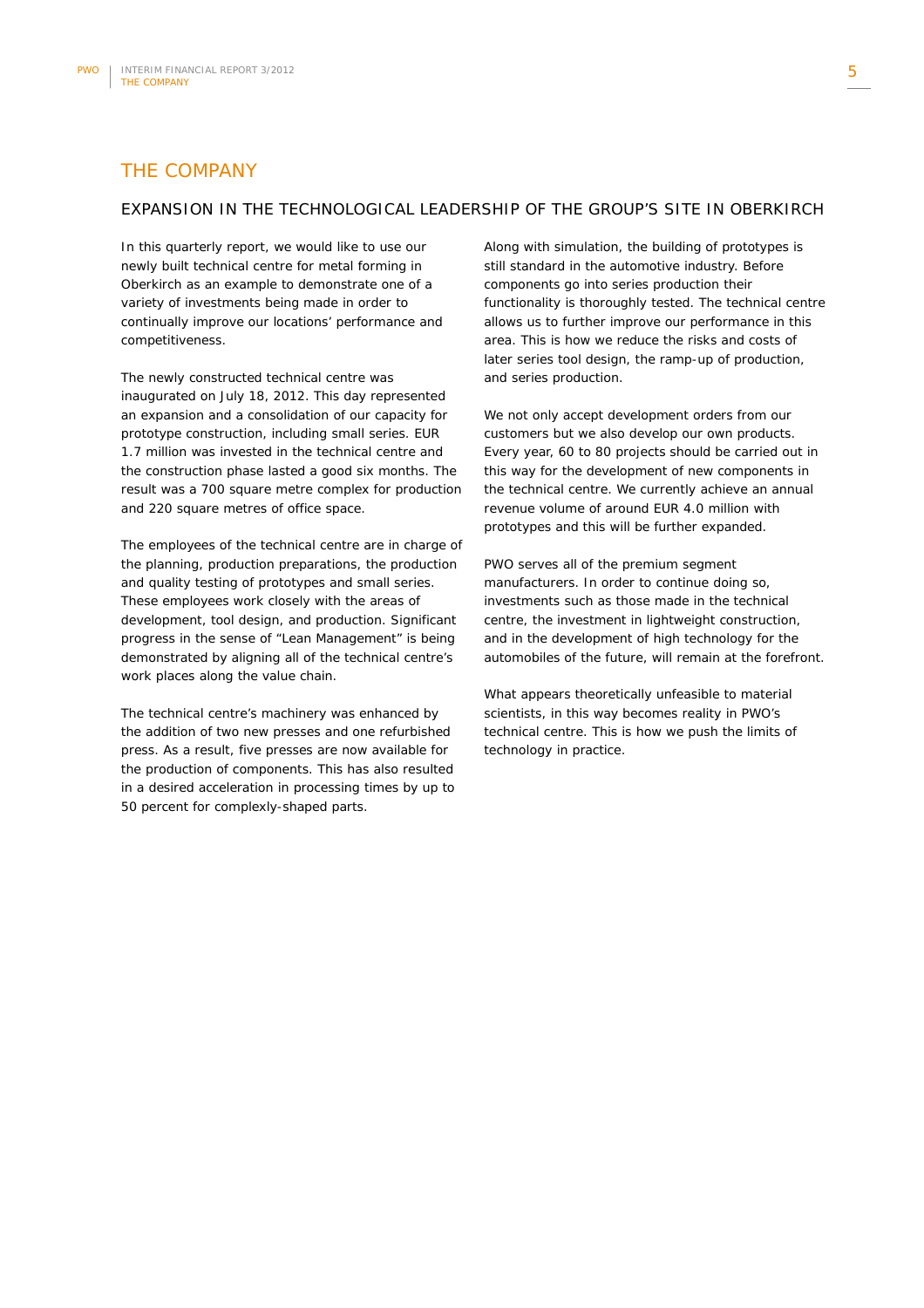# INTERIM CONSOLIDATED MANAGEMENT REPORT

## THE ECONOMIC ENVIRONMENT

In the third quarter of 2012, uncertainties increased regarding the economic development of the world economy and the eurozone in particular. The expectations for the current year and next year have been reduced across the board, most recently by the International Monetary Fund (IMF) and leading German economic research institutes.

In the view of the IMF, the problems of the world economy lie primarily in the eurozone. Demand in this region is having an impact on exporters worldwide. As a result of the significantly more pessimistic evaluation of recent developments – particularly for the Mediterranean areas of France, Italy, and Spain – the recession in the eurozone in 2012 is expected to be more pronounced than initially expected with a decrease in GDP of 0.4 percent. The main cause of this development is weaker than expected consumer demand due to the higher unemployment figures, and also a decline in investment.

Great Britain has also slid into a recession and is one of the EU countries that has been suffering from very weak domestic demand. In Germany, the IMF continues to expect growth of 0.9 percent. The IMF points to the fact that the production in the eurozone and in Great Britain has been declining since the fall of 2011 and the economic recovery in the U.S has seen a slow down since the beginning of 2012.

In Japan, the economy has been cooling off since spring following a temporary strong acceleration. In the large emerging countries such as China, the rate of expansion has also slowed in the course of the last year.

The central banks have continued to provide the highly nervous capital markets with an extraordinary amount of liquidity by maintaining their partly extreme policy of low interest rates. This combined with statements by the ECB made to support the Euro at any price led to interest rates remaining at historically low levels in countries such as Germany. The interest rate situation in the European crisis countries also calmed down.

#### SECTOR TRENDS

According to the German Automobile Association (VDA), the major automotive markets remained in good shape until the end of August with the exception of Western Europe.

Passenger car sales in China increased 13 percent in August and in Russia sales rose 15 percent. The U.S. market even achieved a one fifth increase. In September, the U.S. market for light vehicles (cars and light trucks) rose 13 percent. The German manufacturers even reported an increase of 25 percent.

In the first nine months of this year, German car manufacturers sold 20 percent more light vehicles whereas the U.S. market overall grew 15 percent. In the passenger car segment, German manufacturers were able to slightly increase their market share to 12 percent. The entire passenger car market rose 20 percent. According to the VDA, the German manufacturers' two-pillar strategy – to export from Germany and produce locally – has been an essential component of their success in the market. Domestically produced premium vehicles in particular account for a large portion of the exports to the U.S.

According to the European Association of Automobile Manufacturers (ACEA), the EU's passenger car market declined 7.6 percent in the nine month period compared with the same period in the prior year to 9.4 million units and thus under the ten million mark. At –10.8 percent, September marked the twelfth consecutive monthly decline. However, the strength of this decrease was also impacted by calendar effects since that month in 2012 had two fewer working days than the same month in the prior year. With 1.1 million new registrations, the number in September was more than 20 percent below the pre-crisis peak levels of more than 1.4 million. The losses in Spain (–36.8 percent), France (–17.9 percent), and Italy (–25.7 percent) were particularly strong.

With an increase of 8.2 percent, the U.K. was the only volume market that stood out. Many countries outside of the EU were also weak, such as Switzerland with –20.1 percent. The volume manufacturers particularly suffered from this trend while the declines in the premium segment were below-average declines and in some cases even showed growth.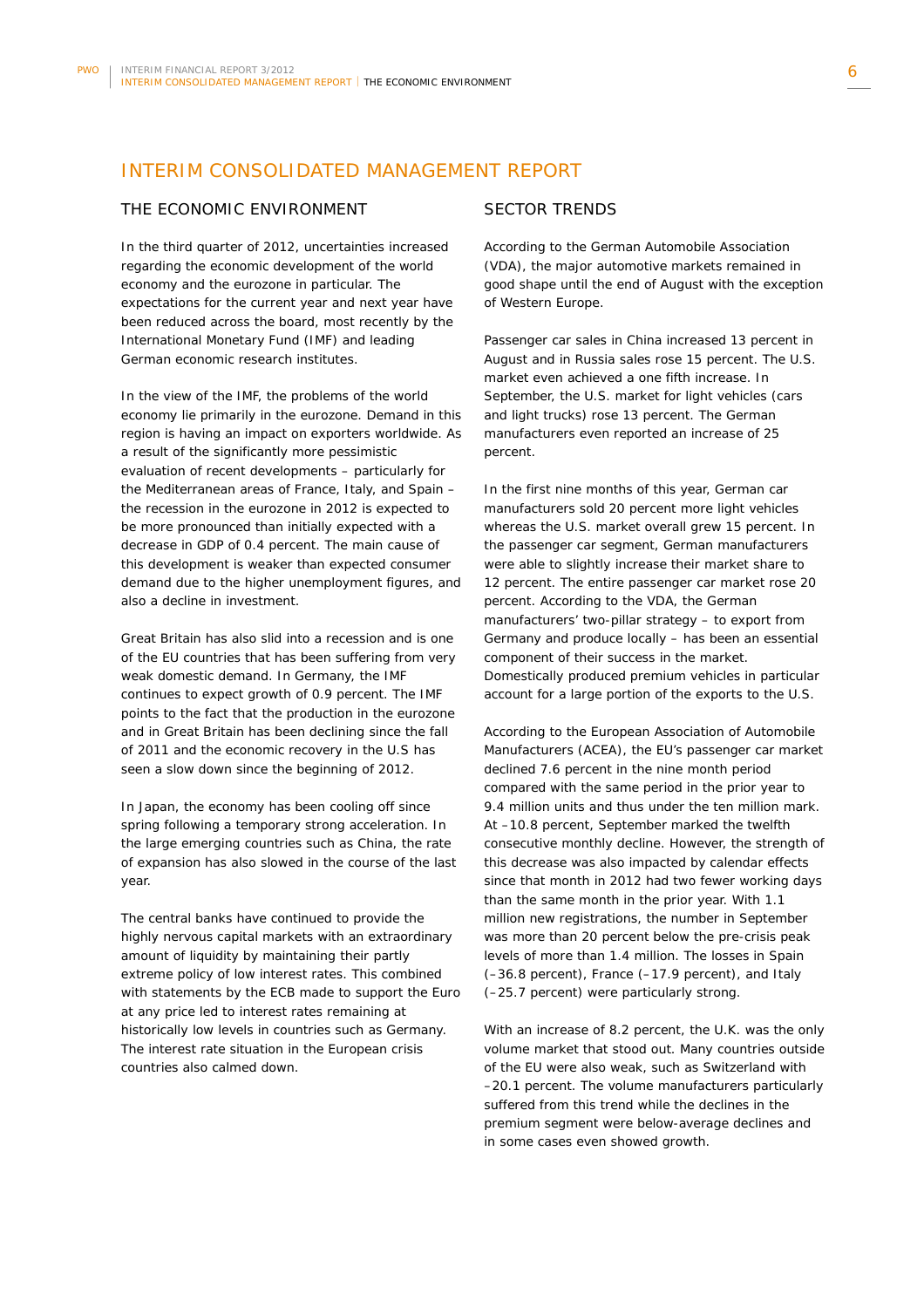The on-going sovereign debt crisis in parts of Western Europe poses not only a burden for those regional markets but the effects are increasingly radiating to the exports of the German brands in those regions.

In September 2012, 250,000 passenger cars were newly registered in the German market. The 11 percent decline as compared to the same month in the prior year is due to calendar effects. Adjusted for working days, the decline is just 2 percent. In addition to being influenced by the general market trend, sales were also limited as a result of on-going major model changes in the high-volume compact segment. In the first nine months of 2012, the volume of new German registrations, at 2.4 million units, was also two percent below the previous year's level.

Domestic orders in September were slightly weaker at –2 percent. New orders from abroad remained still relatively stable:

In September, orders from abroad increased by slightly more than 1 percent which then amounted to growth of nearly 7 percent for the first nine months. Overall, passenger car exports in the first nine months amounted to 3.15 million units and at –1 percent, were slightly below last year's level. The production of passenger cars in September fell 16 percent to 450,600 new cars; adjusted for working days, it had fallen 12 percent. By September, 4.1 million new cars were manufactured in Germany which is a decline of 2 percent compared with the same period in the prior year.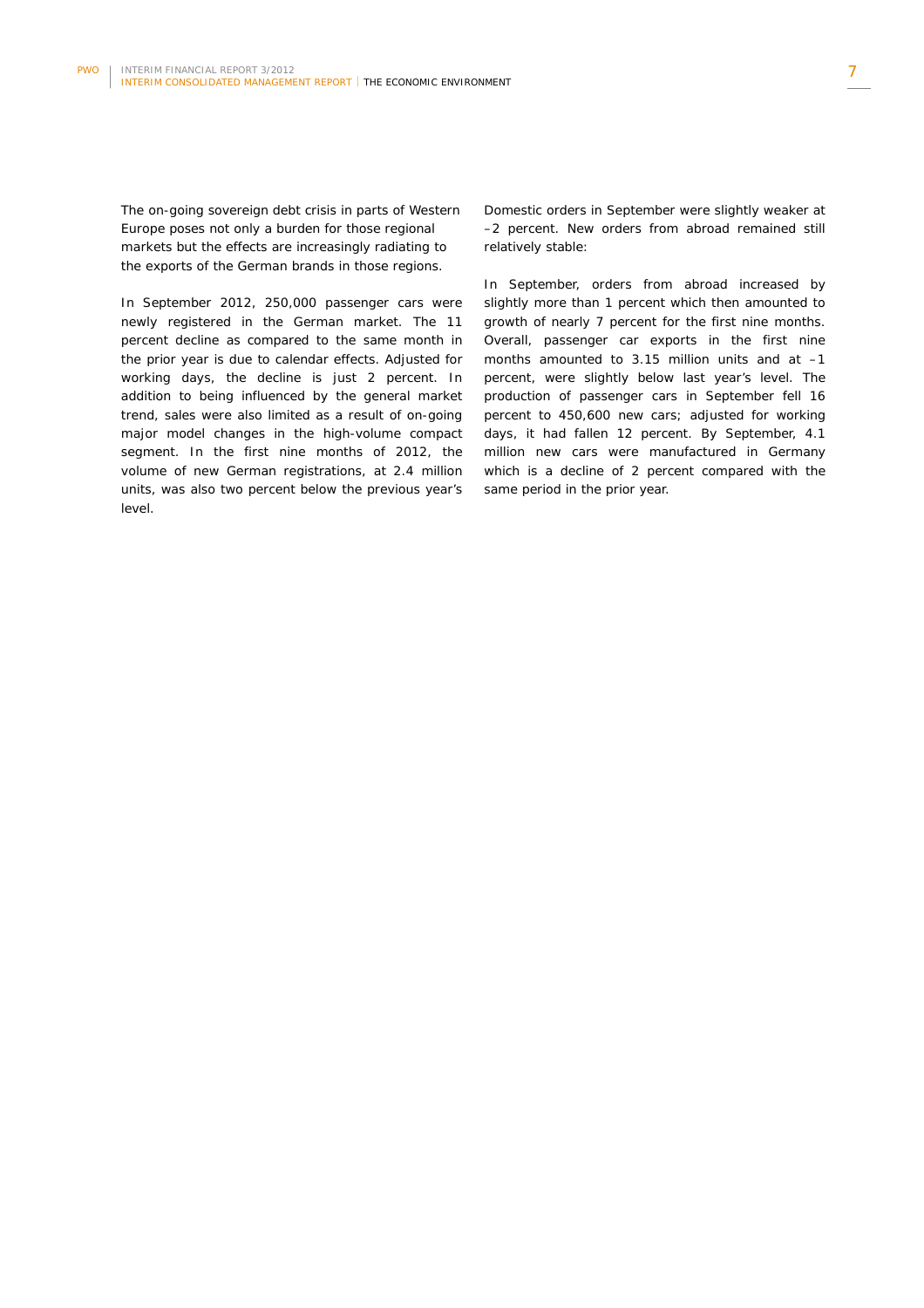## EARNINGS INCREASE IN THE NINE MONTH PERIOD EARNINGS DECLINE IN THE THIRD QUARTER

In the nine month period, PWO's Group revenues and total output continued to grow. Revenues increased 11.8 percent to EUR 269.4 million (p/y: EUR 241.0 million) and total output rose 13.9 percent to EUR 276.5 million (p/y: EUR 242.7 million). Tool sales amounted to EUR 19.3 million (p/y: EUR 18.3 million).

EBIT in the nine month period improved favourably by 16.0 percent to EUR 15.2 million (p/y: EUR 13.1 million). The EBIT margin advanced to 5.5 percent (p/y: 5.4 percent). This was the result of lower staff costs and lower depreciation as a percentage of total output while cost of materials to total output increased slightly.

Financial expenses remained virtually unchanged at EUR 4.9 million (p/y: EUR 4.8 million). Thus, EBT soared 24.4 percent to EUR 10.3 million (p/y: EUR 8.3 million).

Net income for the period continued to benefit from a lower tax rate. Here, the tax credits from our Czech site had a positive effect. Consequently, net income for the period rose by 34.1 percent to EUR 7.0 million (p/y: EUR 5.2 million) in the nine month period of 2012.

Earnings per share rose to EUR 2.49 (p/y: EUR 2.09).

Growth in the nine month period was primarily due to the strong results in the first half year of 2012 whereas earnings in the third quarter were markedly lower.

In the third quarter, revenues and total output rose 12.1 percent to EUR 90.7 million (p/y: EUR 80.9 million) and 13.8 percent to EUR 94.1 million (p/y: EUR 82.7 million), respectively.

EBIT and net income for the period declined to EUR 4.4 million (p/y: EUR 5.2 million) and to EUR 1.7 million (p/y: EUR 2.7 million), respectively. Earnings per share dropped to EUR 0.55 (p/y: EUR 1.10). To some extent, the earnings decline can be attributed to the significant decline in other operating income which fell to EUR 0.9 million (p/y: EUR 1.7 million). These were largely the result of currency gains which were offset by currency losses in the same amount.

In contrast, other operating expenses saw a disproportionate increase. This was primarily the result of additional maintenance and repair expenses in the reporting quarter following the high capacity utilisation in the first half of 2012.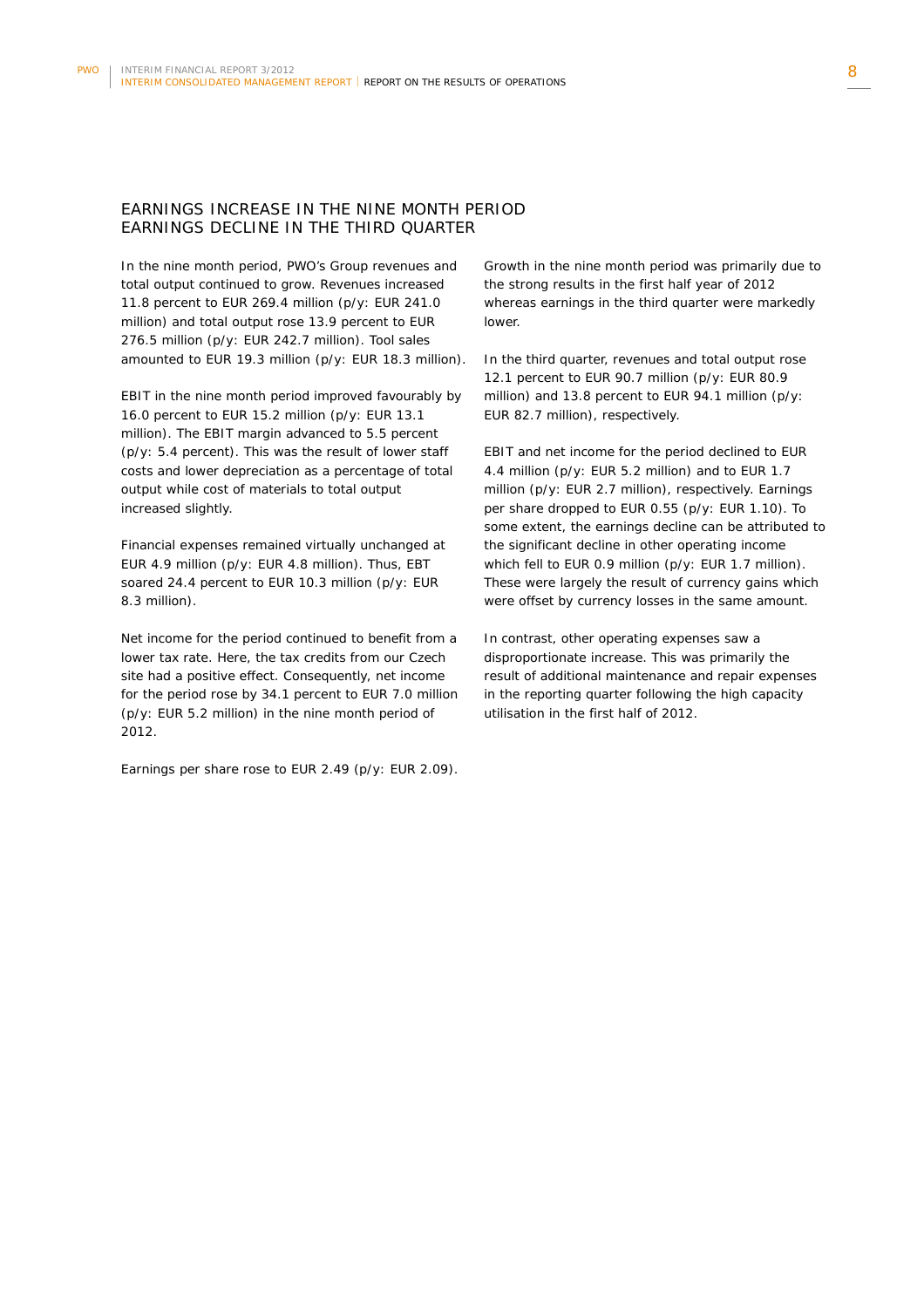## SIGNIFICANTLY DIVERGENT TRENDS OF THE INDIVIDUAL SITES

Our site in Oberkirch, which constitutes the Germany segment, achieved revenue of EUR 179.1 million (p/y: EUR 171.5 million) in the nine month period. Total output grew to EUR 191.0 million (p/y: EUR 176.9 million).

In the nine month period, EBIT amounted to EUR 13.5 million (p/y: EUR 14.1 million). The decline was primarily the result of significant additional costs in order to secure the delivery capability in the premium segment.

Our Czech site, that constitutes the Rest of Europe segment, reported revenues of EUR 26.3 million for the nine month period of 2012, which was below last year's level of EUR 28.3 million. The decline was the result of sharply lower revenues with structural components in the volume segment. Total output increased to EUR 29.9 million (p/y: 28.7 million) due to a high volume of tool sales.

Despite the decline in revenues over the previous year, the site developed very favourably. In the nine month period, EBIT more than doubled compared to the prior year to EUR 2.4 million (p/y: EUR 1.1 million). The EBIT margin was 8.1 percent.

Our NAFTA segment consists of the locations in Canada and Mexico. The start-up and ramp-up of new series productions at those locations continue to yield

the growth which had been expected. In the nine month period, revenues in the NAFTA segment soared nearly 60 percent to EUR 59.9 million (p/y: EUR 37.6 million). Total output climbed to EUR 61.3 million (p/y: EUR 39.5 million).

At EUR 1.1 million (p/y: EUR –0.6 million), the EBIT was clearly positive after the nine month period.

Whereas our Canadian site continued its stable development, we have been facing extraordinary charges at our Mexican site in Puebla in 2012 in order to secure quality and our delivery capability following the extremely strong growth.

Our Chinese site, that constitutes the Asia segment, continues to successively ramp-up production. Revenue in the nine month period amounted to EUR 4.2 million (p/y: EUR 3.6 million) and EBIT was EUR –1.8 million (p/y: EUR –1.2 million). In the third quarter, the series production of the BMW cross member started successfully but still posed a burden to earnings.

Given the long lead times in our business, it will still take some time before the location in China reaches a level of revenue that will allow it to achieve profits.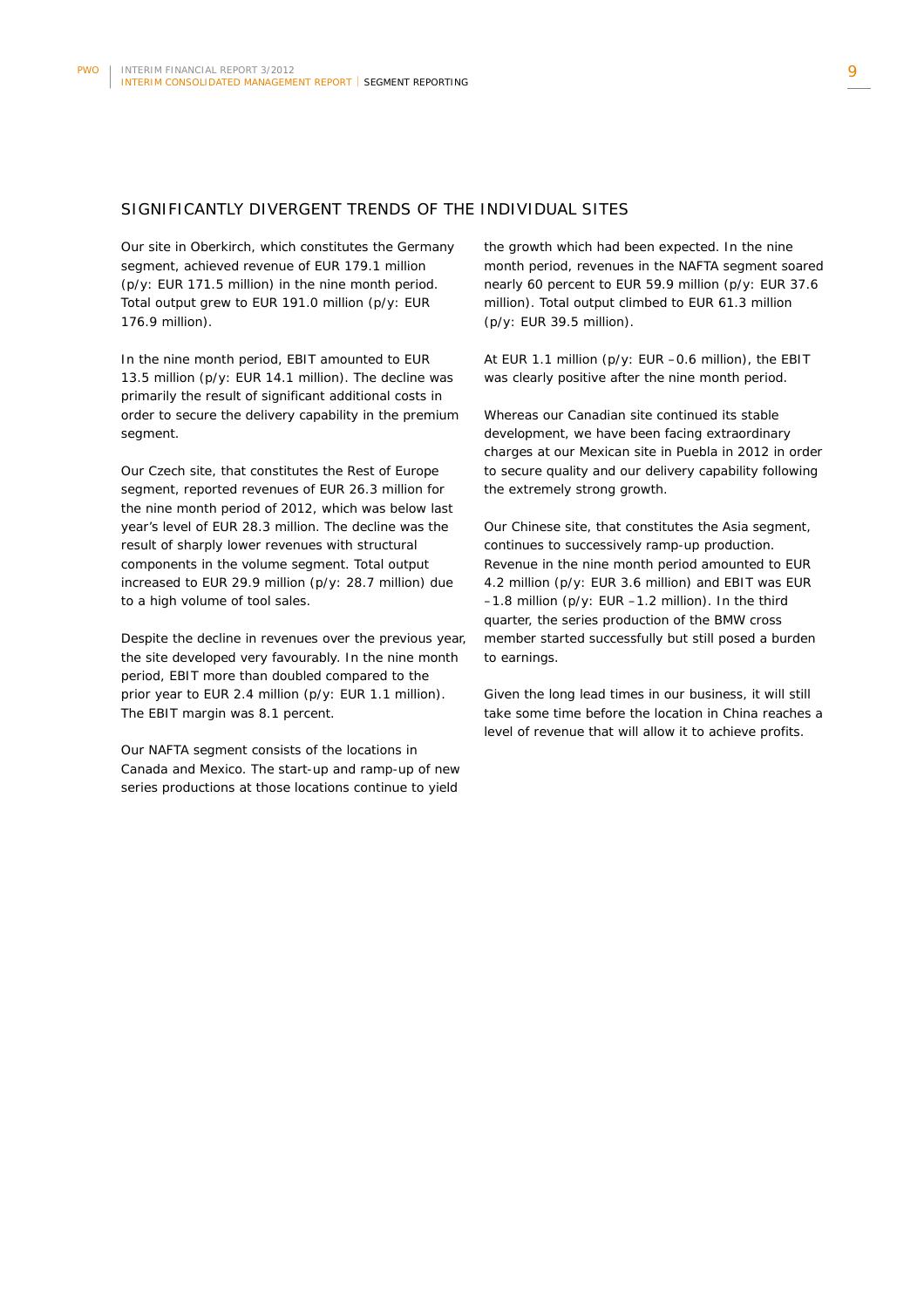## HIGHER CURRENT ASSETS AS PER REPORTING DATE

Following the successful capital increase in the second quarter, the equity ratio significantly improved. As at the end of September 2012, the equity ratio stood at 36.2 percent compared with 31.1 percent at the end of fiscal year 2011.

Net debt amounted to EUR 96.4 million after EUR 90.3 million. Gearing (net debt as a percentage of equity) was reduced to 94 percent following 121 percent at the end of the last fiscal year.

The increase in net debt as per the end of September 2012 was primarily the result of significantly higher inventories as well as trade accounts receivable and other assets which rose to EUR 127.2 million after EUR 106.2 million at the end of fiscal year 2011. In contrast, trade payables only increased from EUR 35.5 million to EUR 42.8 million over the same period.

We expect that this considerably increase in current assets will be significantly reversed in the fourth quarter which will then bring some relief to the balance sheet.

The described expansion of current assets also adversely affected the cash flow from operating activities. In the nine month period of 2012, cash flow from operating activities declined to EUR 8.8 million (p/y: EUR 15.6 million). The cash outflow related to the expansion of current assets increased EUR 9.7 million over the previous year.

Cash flow from investing activities amounted to EUR –23.5 million (p/y: –18.0 million). Investments undertaken in the period under review are described in a separate section of this interim financial report. In the nine months of 2012, free cash flow after interest paid and received amounted to EUR –18.0 million (p/y: EUR –6.0 million).

Funding requirements were met by the proceeds from the capital increase. Furthermore, there was an outflow of EUR 3.5 million for the dividend payment and a net amount of EUR 7.8 million in loans were repaid. In total, cash flow from financing activities was EUR 7.3 million (p/y: EUR –5.9 million). The net change in cash and cash equivalents amounted to EUR  $-7.4$  million (p/y: EUR  $-8.3$  million).

Also in the third quarter, the proceeds from the capital increase continued to be primarily used for the financing of the expansion of current assets and for significantly higher investments. In view of the inflows from higher net income in the future, we will continue to optimise the Group's financing structure.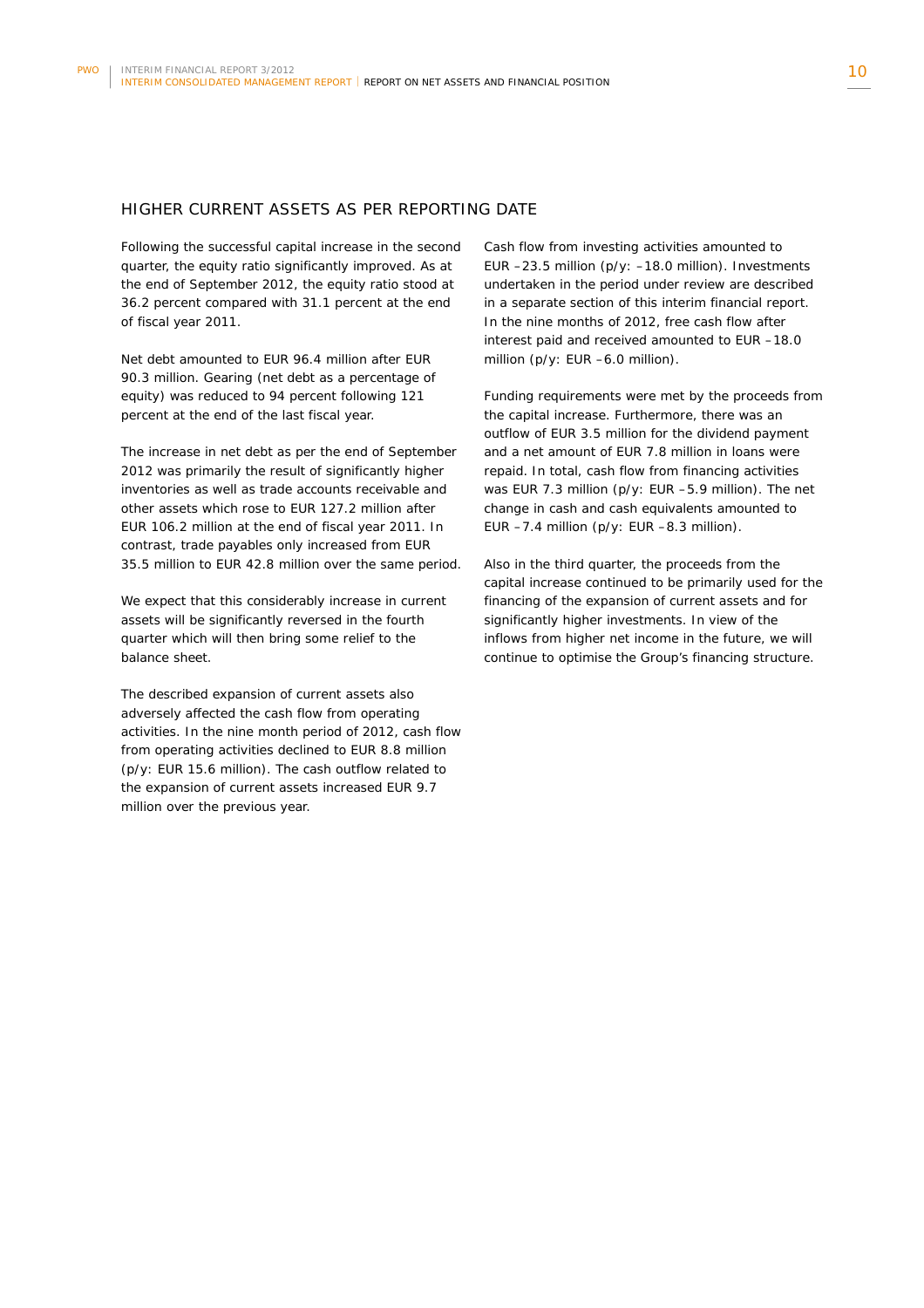## NEW BUSINESS IN THE NINE MONTH PERIOD OF 2012 ALREADY EQUAL TO TOTAL VOLUME OF FISCAL YEAR 2011

In the quarter under review, we have continued to win new orders for series productions. In line with the typical seasonality, overall order activity was less dynamic than in the first two quarters. Furthermore, large new orders fluctuate over the course of the year and are dependent upon the customers' decision making process.

Meanwhile, the volume of new business in fiscal year 2012 has amounted to more than EUR 300 million and thus, after only nine months, has reached the volume of EUR 300 million achieved for the entire fiscal year 2011.

We were able to continue with our strategy of having a balanced product portfolio and a high degree of

independence from single large orders. All of our locations will benefit from the current new business.

In addition to further volume for our rapidly growing international locations, we were able to win substantial new orders for our Oberkirch site. This underscores our continued high level of competitiveness in our domestic market.

Given the long lead times in our business, which also allow a high degree of planning security, new orders will begin to start-up and ramp-up as of fiscal year 2014. These will have a series production run of five to eight years. Consequently, this high level of new business is the material basis for our positive expectations for revenue growth beyond 2014.

## INVESTMENTS

In the nine month period, and as described in the segment reporting in the notes, we have significantly increased our investments to EUR 29.9 million (p/y: EUR 19.2 million).

At EUR 9.6 million, a third of this investment occurred in the third quarter of 2012. For the current fiscal year, total investments of around EUR 40 million are planned.

This high volume of investment is due to the fact that all of our five Group locations are planning to undertake substantial measures to expand their capacity and increase productivity.

At our German site in Oberkirch we have invested EUR 14.4 million (p/y: EUR 13.8 million) in the first nine months of the year. The lack of a noticeable increase in investment was due to the high basis of the previous year's period. For the full year of 2012, investment volume is planned to increase substantially over the prior year's level.

The investments made in the first nine months were mainly used for our cross-member production. For further new orders, we have also made project-related investments in welding, assembly, and testing equipment. Finally, we are

also carrying out construction investments in order to expand our production. This accounted for EUR 2.8 million of the investment volume in the nine month period of 2012.

The investment of EUR 4.7 million (p/y: EUR 0.7 million) in the first nine months of 2012 at our location in the Czech Republic was almost entirely related to a new 1,250-tonne press to expand production. This press increases our capacity and enables us to relieve two other presses which have been permanently running at full capacity.

At the two locations in the NAFTA area, we have raised our investment in the first nine months of 2012 to EUR 5.4 million (p/y: EUR 2.9 million). Whereas mainly smaller measures were carried out in Canada for the beginning of cross-member production, our site in Mexico received around two thirds of the investment volume. There we have expanded production capacity with a 600 tonne press and an additional 800-tonne press. Furthermore, we have carried out other various rationalisation and maintenance investments. In China, we are also currently expanding our production capacity with an additional 1,250-tonne press and also a 600 tonne press. In the first nine months of 2012, a total of EUR 5.5 million (p/y: EUR 1.9 million) was invested at that location.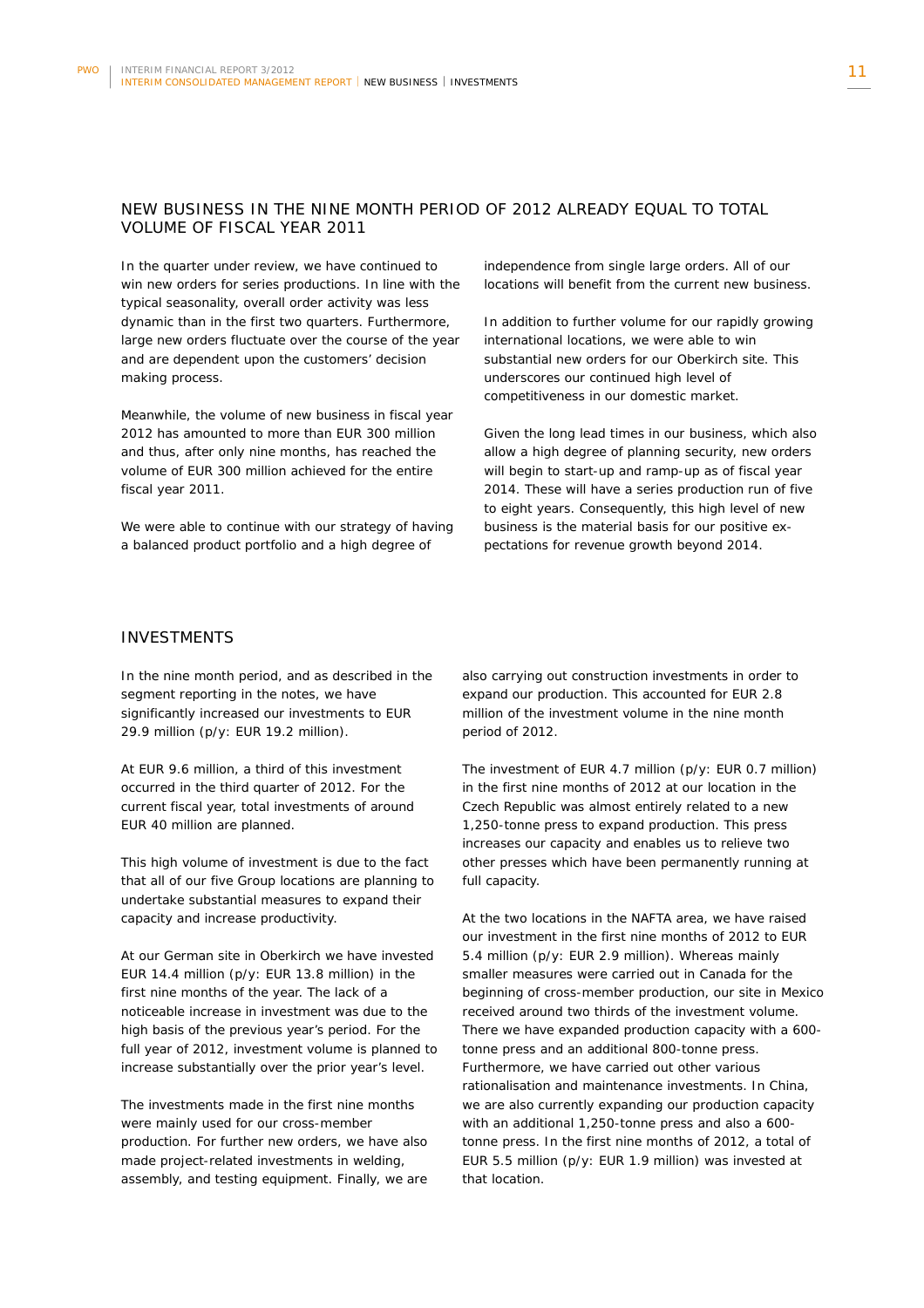### TARGETED INCREASE IN THE NUMBER OF EMPLOYEES

We have continued to increase the number of employees in the third quarter of 2012 due to our continued high growth and the strategic expansion of the Group.

As at September 30, 2012, the number of PWO Group employees, including part-timers, amounted to 2,918. This represents an increase of 9.5 percent when compared to the 2,664 employees at the end of the prior year.

This number includes a total of 156 trainees as per the reporting date which compares to 150 trainees at the end of the prior year. The new training year started in the third quarter. On this occasion, an additional 23 young people joined the Group in the course of the quarter.

The increase in employment continued, especially in our strongly growing foreign locations. The number of employees at our German location rose 3.7 percent to 1,510 employees as at the end of September after 1,456 employees at the end of last year. The increase in the third quarter was primarily due to the start of the new training year.

At the Canadian site employees increased significantly to 247 employees after 204 employees at the end of last year. In the course of the third quarter, the number of employees declined slightly. At the Canadian site, a ramp-up in cross-member production for a new car model is currently underway and will require substantial welding and assembly work.

In Mexico, the number of employees also increased significantly to 546 employees (p/y: 398 employees) in the wake of the ramp-up in new series productions.

In China, the increase to 224 employees (p/y: 195 employees) was comparably flat. Here we are well positioned for the current volume of production. Therefore, we are focusing on filling selected positions in the course of the site's strategic expansion.

At our site in the Czech Republic, the number of employees was adjusted in the course of the year in line with the revised revenue target. As at the reporting date, the number of employees amounted to 391 compared to 411 at the end of the prior year. There were no significant changes in the reporting quarter.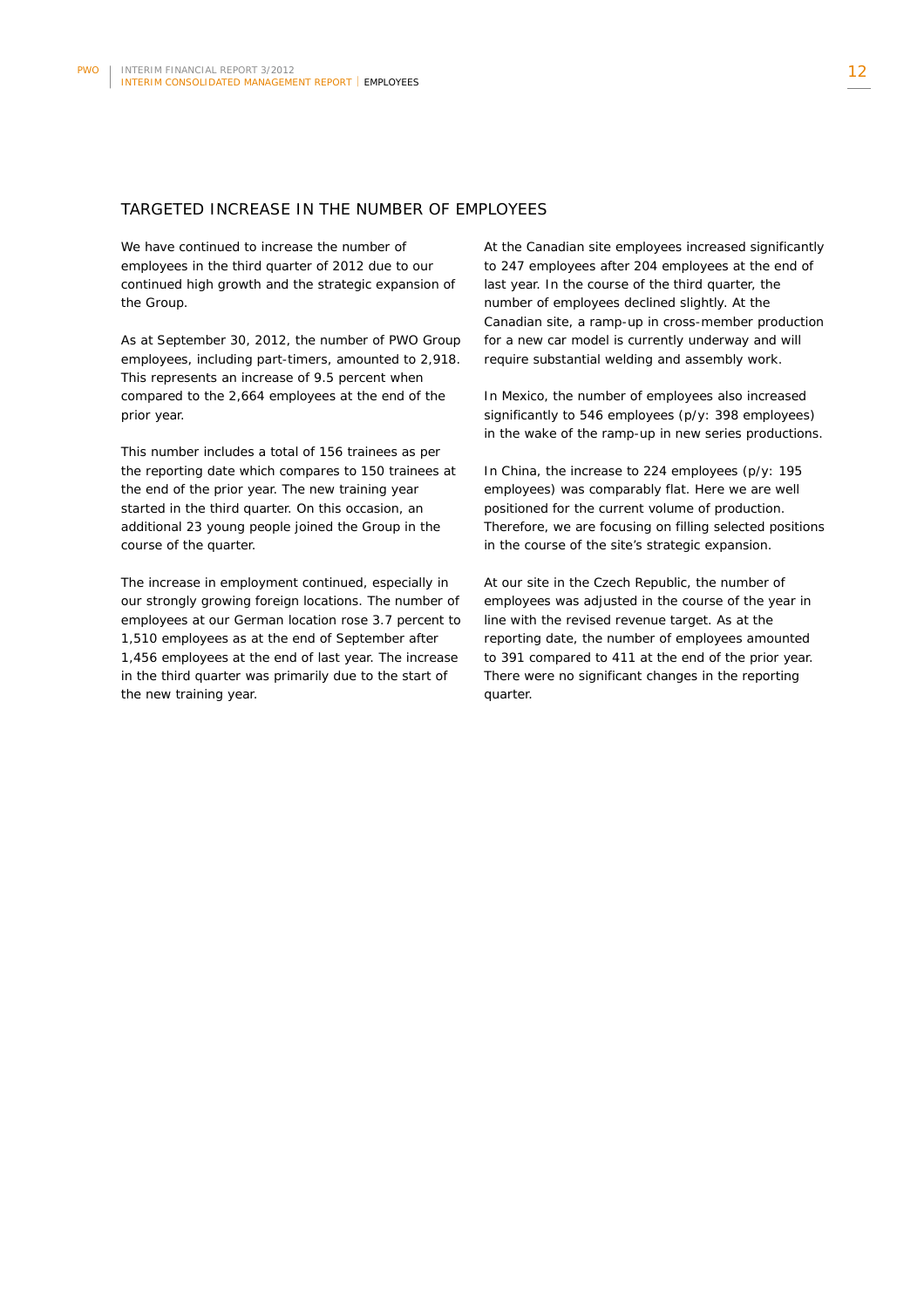### OPPORTUNITIES AND RISKS

The opportunities and risks depicted in the 2011 annual report continue to apply for the development of the PWO Group and its segments. No new risks have arisen.

Macroeconomic risks should continue to be classified as high and have recently increased even more as a result of the weak demand in several of the European countries. Meanwhile, the IMF expects a somewhat steeper recession in the eurozone (–0.4 percent after –0.3 percent previously).

Expectations for 2013 were also reduced further particularly since unemployment in the European crisis countries continues to rise and dampen consumer sentiment. With growth expected at just 0.2 percent after 0.7 percent previously, the eurozone is expected to stagnate in 2013.

The German economy, which is largely supported by exports, is also increasingly affected by the economic slowdown in Europe. Consequently, the IMF cut its German growth forecast for next year from the prior +1.4 percent to +0.9 percent.

Well into the third quarter, VW and the German premium automotive manufacturers continued to produce at a capacity utilisation far above the longterm average. This was driven by solid overall exports and comparably robust domestic demand. Nevertheless, a number of production cuts were recently announced. At the same time, the delivery periods for new vehicles continue to be relatively long. This has been supported by the Chinese and U.S. auto markets which continue to be dynamic, where we do not expect a short-term reversal.

Against this background we expect a reduction in call orders from our customers and increased volatility in the months to come. Regardless of the general market trends, we continue to benefit from additional start-up and ramp-up volumes from our series productions. With regard to material prices, we do not expect any additional risks of a substantial magnitude in the months to come.

In the first nine months of 2012, the earnings risk stemming from the expansion of our international locations and the risks related to start-up costs for new series productions have diminished.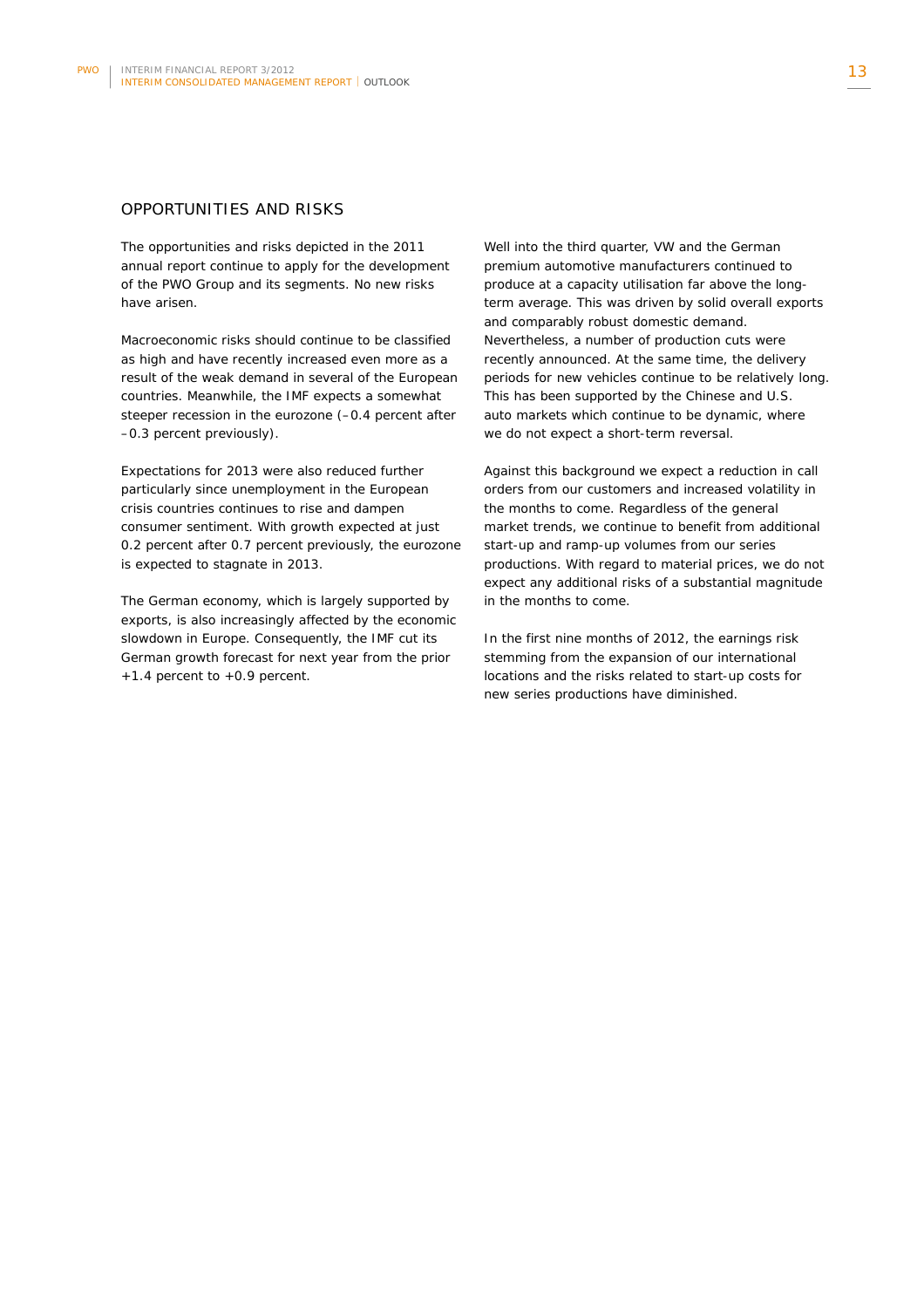## OUTLOOK FOR EBIT IN 2012 ADJUSTED TO MARKET DEVELOPMENT

As reported in an ad hoc announcement on October 19, 2012, we have reviewed our planning and adjusted our earnings outlook for fiscal year 2012 as a result of the trend in call orders from our customers. The previously expected disproportionate increase in earnings in the second half of 2012 compared to the first half will not be achieved due to the current market conditions.

Revenue guidance remains unchanged at EUR 360 million (p/y: EUR 331.1 million). However, from today's perspective it appears that this will include around EUR 5 million sales from currency translation effects and around EUR 3 million in additional tool sales from outsourced orders. Neither of which will contribute positively to earnings.

The currency translation effects relate primarily to the NAFTA area and thus the corresponding segment. The higher-than-expected tool sales can be largely attributed to the German location. The additional costs incurred due to a temporary increase in capacity have mainly affected this location. Therefore, the earnings of the Germany segment will be below previous expectations.

Due to current market trends Group EBIT is now expected to see a still above-average increase of 15-20 percent. This compares to the previous guidance of a 30 percent increase over 2011 to EUR 25 million (p/y: EUR 19.2 million).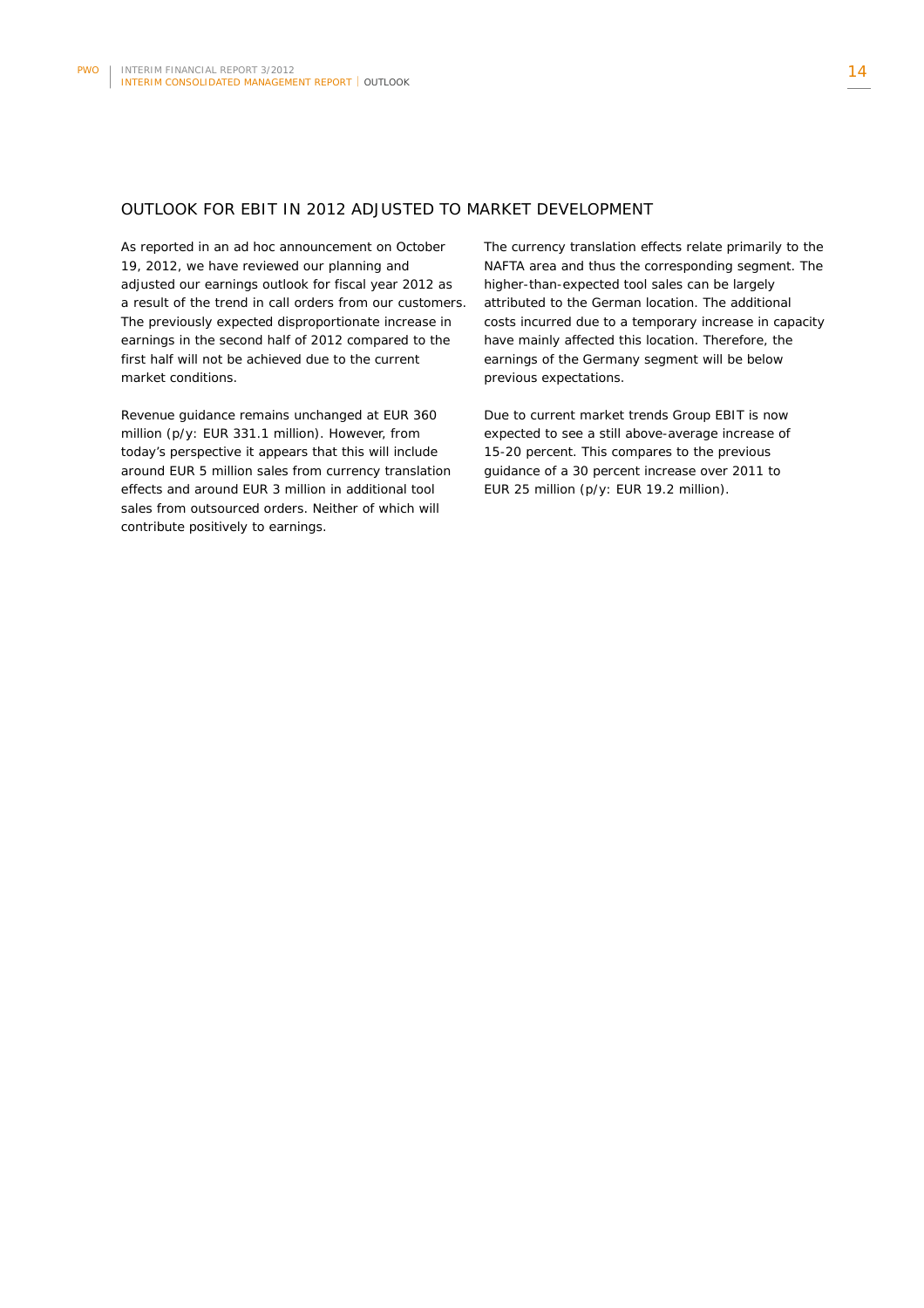# INTERIM CONSOLIDATED FINANCIAL STATEMENTS

# CONSOLIDATED INCOME STATEMENT

|                                                                                | 3rd Quarter 2012 |         | 3rd Quarter 2011 |         |
|--------------------------------------------------------------------------------|------------------|---------|------------------|---------|
|                                                                                | <b>EURK</b>      | % share | <b>EURK</b>      | % share |
| Revenue                                                                        | 90,723           | 96.4    | 80,945           | 97.9    |
| Change in finished goods and work-in-<br>progress / other own work capitalised | 3,418            | 3.6     | 1,770            | 2.1     |
| <b>Total output</b>                                                            | 94,141           | 100.0   | 82,715           | 100.0   |
|                                                                                |                  |         |                  |         |
| Other operating income                                                         | 884              | 0.9     | 1,692            | 2.1     |
| Cost of materials                                                              | 52,086           | 55.3    | 45,720           | 55.3    |
| Staff costs                                                                    | 24,494           | 26.0    | 21,661           | 26.2    |
| Depreciation and amortisation                                                  | 4,718            | 5.0     | 4,230            | 5.1     |
| Other operating expenses                                                       | 9,374            | 10.0    | 7,575            | 9.2     |
| <b>EBIT</b>                                                                    | 4,353            | 4.6     | 5,221            | 6.3     |
|                                                                                |                  |         |                  |         |
| Financial expenses                                                             | 1,593            | 1.7     | 1,613            | 1.9     |
| <b>EBT</b>                                                                     | 2,760            | 2.9     | 3,608            | 4.4     |
|                                                                                |                  |         |                  |         |
| Income taxes                                                                   | 1,030            | 1.1     | 859              | 1.1     |
| Net income for the period                                                      | 1,730            | 1.8     | 2,749            | 3.3     |
|                                                                                |                  |         |                  |         |
| Earnings per share in EUR $1$                                                  | 0.55             |         | 1.10             |         |

 $1)$  The calculation of earnings per share is discussed on page 23.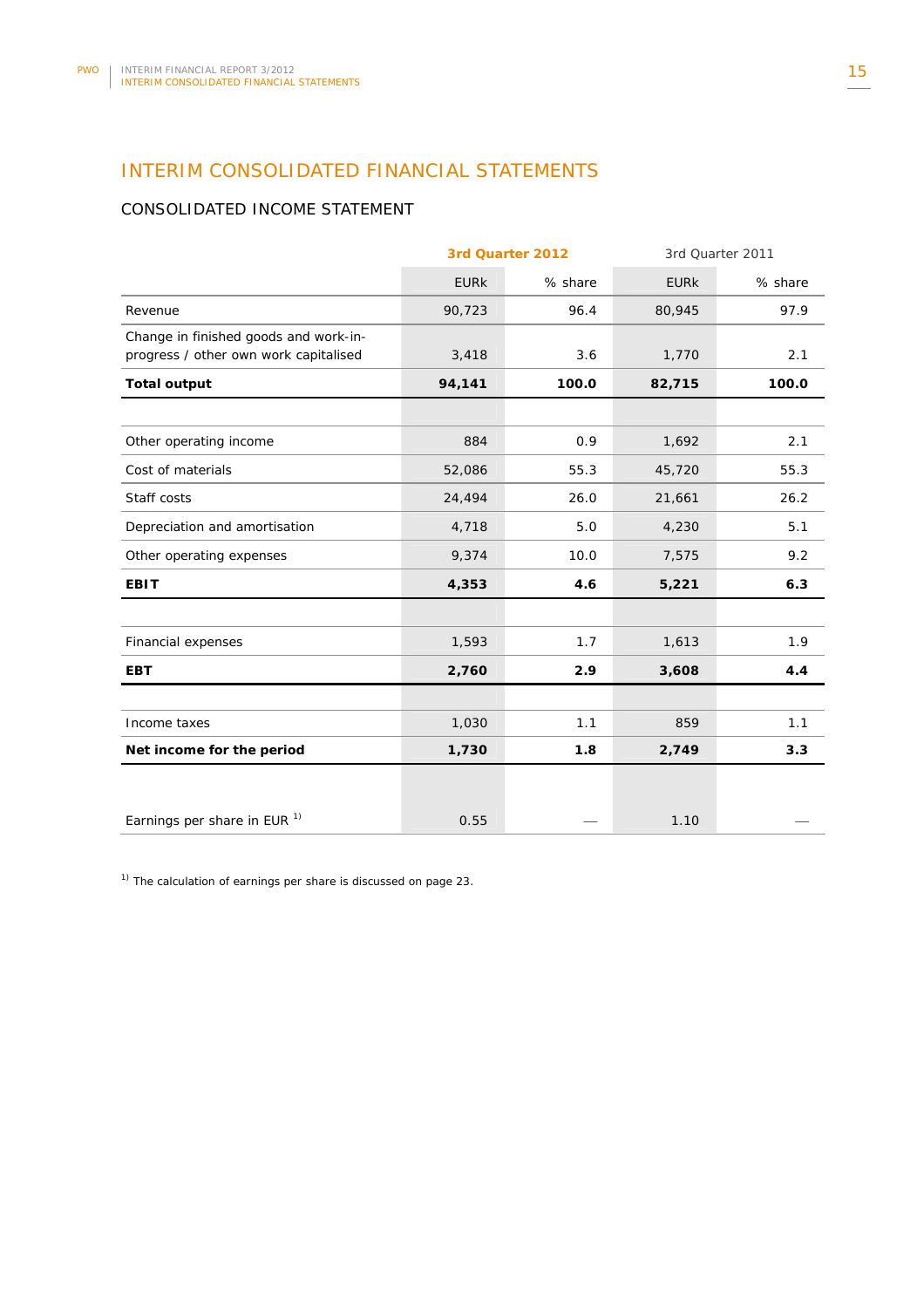# CONSOLIDATED INCOME STATEMENT

|                                                                                | <b>9 Months 2012</b> |         | 9 Months 2011 |         |
|--------------------------------------------------------------------------------|----------------------|---------|---------------|---------|
|                                                                                | <b>EURK</b>          | % share | <b>EURK</b>   | % share |
| Revenue                                                                        | 269,445              | 97.5    | 240,996       | 99.3    |
| Change in finished goods and work-in-<br>progress / other own work capitalised | 7,019                | 2.5     | 1,675         | 0.7     |
| <b>Total output</b>                                                            | 276,464              | 100.0   | 242,671       | 100.0   |
|                                                                                |                      |         |               |         |
| Other operating income                                                         | 3,473                | 1.2     | 3,449         | 1.4     |
| Cost of materials                                                              | 151,028              | 54.6    | 131,286       | 54.1    |
| Staff costs                                                                    | 74,136               | 26.8    | 65,828        | 27.1    |
| Depreciation and amortisation                                                  | 13,066               | 4.7     | 12,466        | 5.1     |
| Other operating expenses                                                       | 26,549               | 9.6     | 23,475        | 9.7     |
| <b>EBIT</b>                                                                    | 15,158               | 5.5     | 13,065        | 5.4     |
|                                                                                |                      |         |               |         |
| Financial expenses                                                             | 4,873                | 1.8     | 4,797         | 2.0     |
| <b>EBT</b>                                                                     | 10,285               | 3.7     | 8,268         | 3.4     |
|                                                                                |                      |         |               |         |
| Income taxes                                                                   | 3,285                | 1.2     | 3,048         | 1.2     |
| Net income for the period                                                      | 7,000                | 2.5     | 5,220         | 2.2     |
|                                                                                |                      |         |               |         |
| Earnings per share in EUR <sup>1)</sup>                                        | 2.49                 |         | 2.09          |         |

 $1)$  The calculation of earnings per share is discussed on page 23.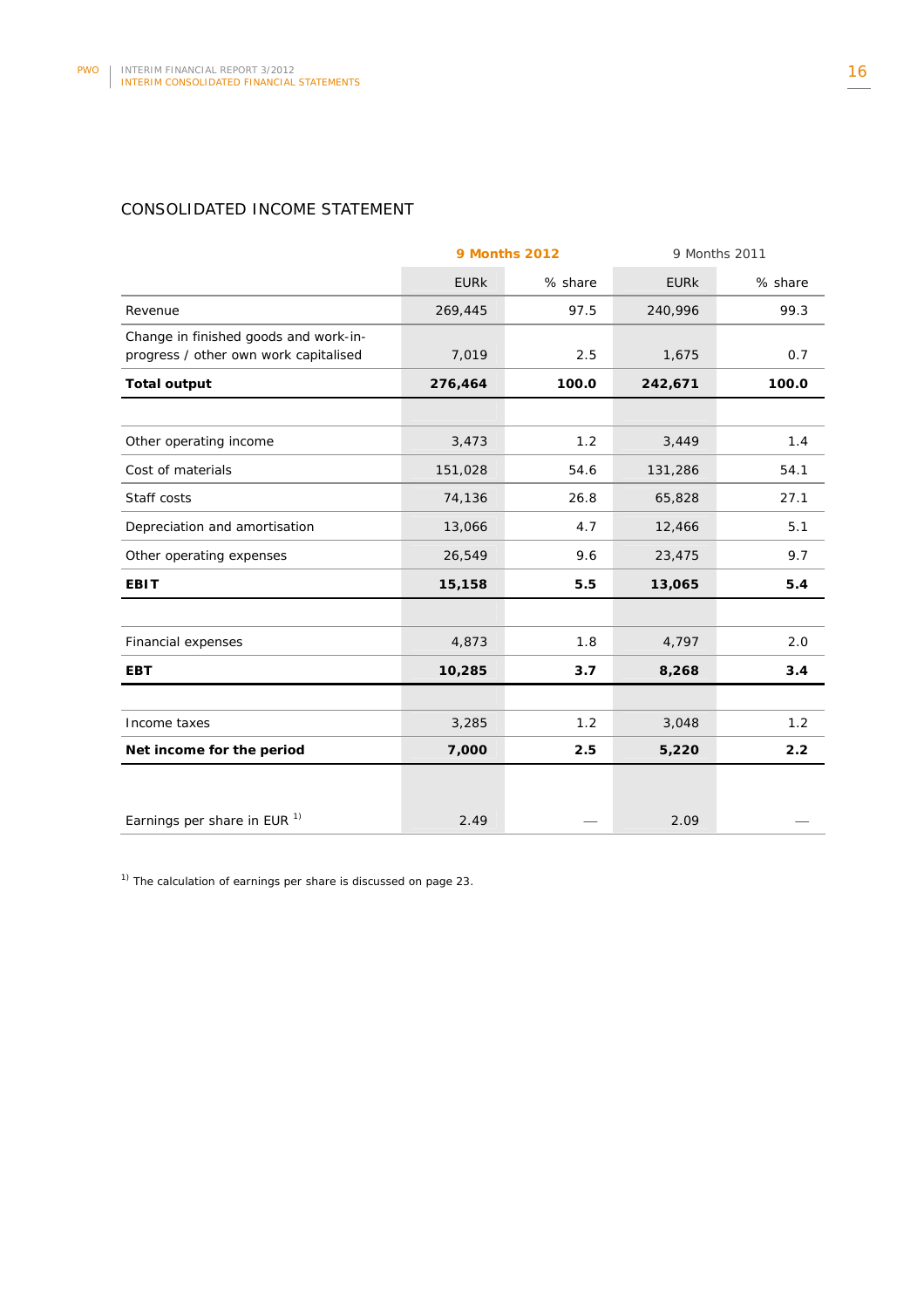# CONSOLIDATED STATEMENT OF COMPREHENSIVE INCOME

|                                          | Sep. 30, 2012 | Sep. 30, 2011 |
|------------------------------------------|---------------|---------------|
|                                          | <b>EURK</b>   | <b>EURK</b>   |
| Net income for the period                | 7,000         | 5,220         |
|                                          |               |               |
| Other comprehensive income               |               |               |
| Derivative financial instruments         |               |               |
| Net gains / losses from cash flow hedges | 872           | $-601$        |
| Tax effect                               | $-168$        | 195           |
| Unrealised gains/losses from derivative  |               |               |
| financial instruments                    | 704           | $-406$        |
| Currency translation                     | 974           | $-558$        |
| Other comprehensive income after tax     | 1,678         | -964          |
|                                          |               |               |
| Total comprehensive income after tax     | 8,678         | 4,256         |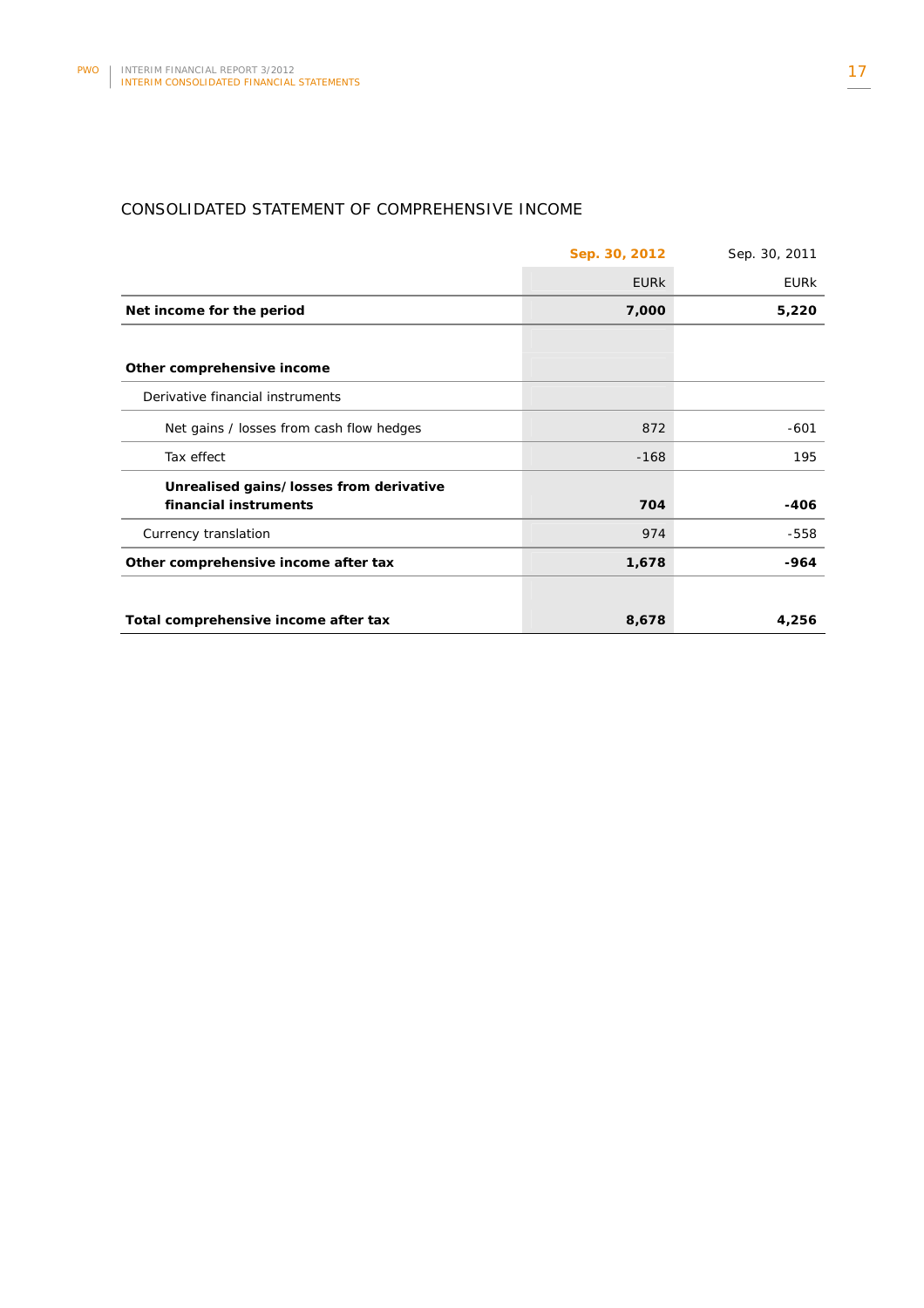# CONSOLIDATED BALANCE SHEET

| <b>ASSETS</b>                  | Sep. 30, 2012 | Dec. 31, 2011 |
|--------------------------------|---------------|---------------|
|                                | <b>EURK</b>   | <b>EURK</b>   |
| Property, plant, and equipment | 132,464       | 114,456       |
| Intangible assets              | 11,464        | 11,971        |
| Deferred tax assets            | 3,151         | 3,011         |
| <b>Non-current assets</b>      | 147,079       | 129,438       |
| Inventories                    | 56,386        | 47,744        |
| Receivables and other assets   | 70,841        | 58,418        |
| Other financial assets         | 3,335         | 555           |
| Cash and cash equivalents      | 4,726         | 4,580         |
| <b>Current assets</b>          | 135,288       | 111,297       |
|                                |               |               |
| <b>Total assets</b>            | 282,367       | 240,735       |

| <b>EQUITY AND LIABILITIES</b>              | Sep. 30, 2012 | Dec. 31, 2011 |
|--------------------------------------------|---------------|---------------|
|                                            | <b>EURK</b>   | <b>EURK</b>   |
| <b>Equity</b>                              | 102,176       | 74,784        |
| Interest-bearing borrowings                | 51,025        | 37,088        |
| Provisions for pensions                    | 27,280        | 26,373        |
| Other provisions                           | 3,393         | 3,509         |
| Deferred tax liabilities                   | 453           | 435           |
| <b>Non-current liabilities</b>             | 82,151        | 67,405        |
| Current portion of provisions for pensions | 1,410         | 1,410         |
| Current portion of other provisions        | 1,425         | 1,439         |
| Trade payables and other liabilities       | 42,785        | 35,463        |
| Other financial liabilities                | 2,320         | 2,492         |
| Interest-bearing borrowings                | 50,100        | 57,742        |
| <b>Current liabilities</b>                 | 98,040        | 98,546        |
|                                            |               |               |
| <b>Total equity and liabilities</b>        | 282,367       | 240,735       |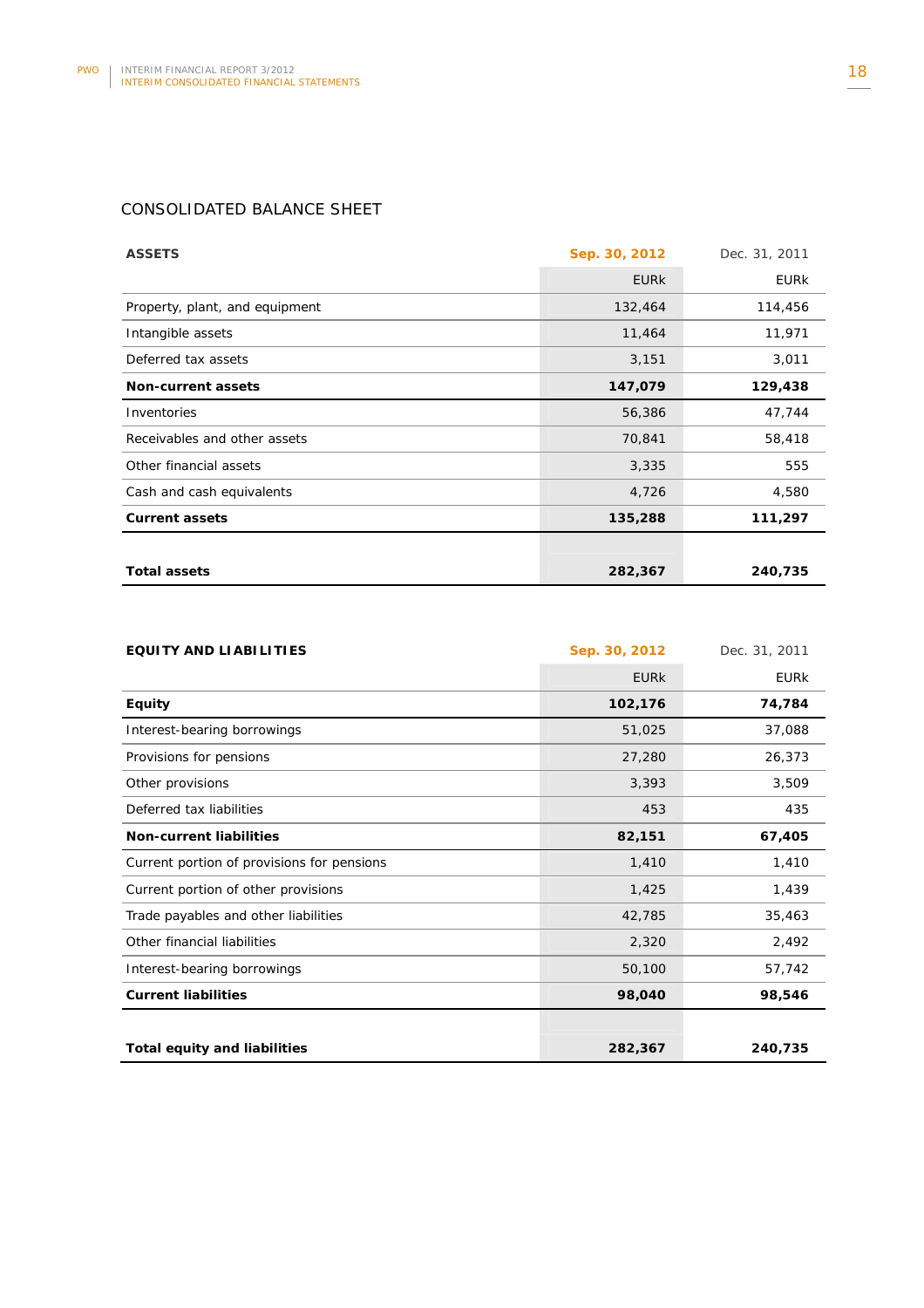# CONSOLIDATED STATEMENT OF CHANGES IN EQUITY

|                                      | Equity attributable to PWO AG shareholders |                     |                      |                                                                    |                     |                        |
|--------------------------------------|--------------------------------------------|---------------------|----------------------|--------------------------------------------------------------------|---------------------|------------------------|
|                                      |                                            |                     |                      | Cumulative income and<br>expenses recognised<br>directly in equity |                     |                        |
| <b>EURK</b>                          | Subscribed<br>capital                      | Capital<br>reserves | Retained<br>earnings | Currency<br>translation<br>differences                             | Cash flow<br>hedges | <b>Total</b><br>equity |
| As at Jan. 1, 2012                   | 7,500                                      | 17,155              | 49,269               | 1,739                                                              | $-879$              | 74,784                 |
| Net income for the<br>period         |                                            |                     | 7,000                |                                                                    |                     | 7,000                  |
| Other comprehensive<br>income        |                                            |                     |                      | 974                                                                | 704                 | 1,678                  |
| <b>Total comprehensive</b><br>income | 7,500                                      | 17,155              | 56,269               | 2,713                                                              | $-175$              | 83,462                 |
| Capital increase                     | 1,875                                      | 20,339              |                      |                                                                    |                     | 22,214                 |
| Dividend payment                     |                                            |                     | $-3,500$             |                                                                    |                     | $-3,500$               |
| As at Sep. 30, 2012                  | 9,375                                      | 37,494              | 52,769               | 2,713                                                              | $-175$              | 102,176                |
|                                      |                                            |                     |                      |                                                                    |                     |                        |
| As at Jan. 1, 2011                   | 7,500                                      | 17,155              | 42,753               | 1,469                                                              | 94                  | 68,971                 |
| Net income for the<br>period         |                                            |                     | 5,220                |                                                                    |                     | 5,220                  |
| Other comprehensive<br>income        |                                            |                     |                      | $-558$                                                             | $-406$              | $-964$                 |
| <b>Total comprehensive</b><br>income | 7,500                                      | 17,155              | 47,973               | 911                                                                | $-312$              | 73,227                 |
| Dividend payment                     |                                            |                     | $-2,500$             |                                                                    |                     | $-2,500$               |
| As at Sep 30, 2011                   | 7,500                                      | 17,155              | 45,473               | 911                                                                | $-312$              | 70,727                 |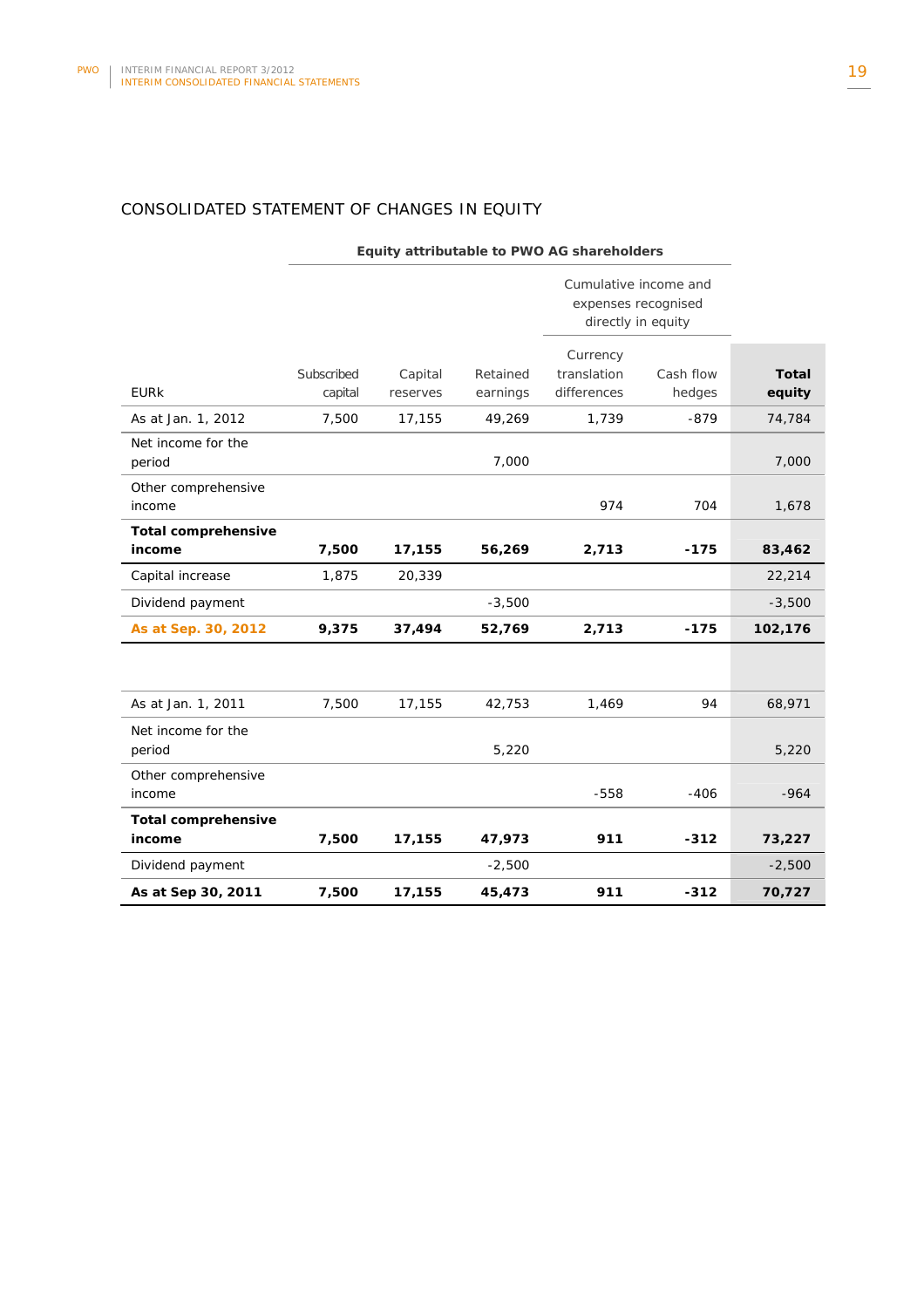# CONSOLIDATED STATEMENT OF CHANGES IN CASH FLOWS

|                                                                           | Sep. 30, 2012 | Sep. 30, 2011 |
|---------------------------------------------------------------------------|---------------|---------------|
|                                                                           | <b>EURK</b>   | <b>EURK</b>   |
| Net income for the period                                                 | 7,000         | 5,220         |
| Depreciation of property, plant, and equipment, net of write-ups          | 13,066        | 12,466        |
| Income tax expense/refund                                                 | 3,285         | 3,048         |
| Interest income and expenses                                              | 4,873         | 4,798         |
| Change in current assets                                                  | -23,851       | $-14,164$     |
| Change in non-current liabilities (excluding interest-bearing borrowings) | $-406$        | -557          |
| Change in current liabilities (excluding interest-bearing borrowings)     | 6,908         | 8,531         |
| Income taxes paid                                                         | $-3,031$      | $-2,924$      |
| Other non-cash expenses/income                                            | 1,045         | $-814$        |
| Gain/loss on disposal of property, plant and equipment                    | -50           | $-16$         |
| Cash flow from operating activities                                       | 8,839         | 15,588        |
|                                                                           |               |               |
| Proceeds from disposal of property, plant, and equipment                  | 220           | 338           |
| Payments for investments in property, plant, and equipment                | $-22,646$     | $-17,403$     |
| Payments for investments in intangible assets                             | $-1,078$      | -925          |
| Cash flow from investing activities                                       | $-23,504$     | $-17,990$     |
|                                                                           |               |               |
| Dividends paid                                                            | $-3,500$      | $-2,500$      |
| Proceeds from capital increase                                            | 22,813        | 0             |
| Transaction costs related to the capital increase                         | $-832$        | 0             |
| Interest paid                                                             | $-3,365$      | $-3,571$      |
| Interest received                                                         | 8             | 8             |
| Proceeds from borrowings                                                  | 20,885        | 9,475         |
| Repayment of borrowings                                                   | $-28,716$     | $-9,356$      |
| Cash flow from financing activities                                       | 7,293         | $-5,944$      |
|                                                                           |               |               |
| Net change in cash and cash equivalents                                   | $-7,372$      | $-8,346$      |
| Effect of exchange rates on cash and cash equivalents                     | $-29$         | 48            |
| Cash and cash equivalents as at January 1                                 | $-2,560$      | 4,305         |
| Cash and cash equivalents as at September 30                              | $-9,961$      | $-3,993$      |
|                                                                           |               |               |
| of which cash and cash equivalents                                        | 4,726         | 2,778         |
| of which bank borrowings due on demand                                    | $-14,687$     | $-6,771$      |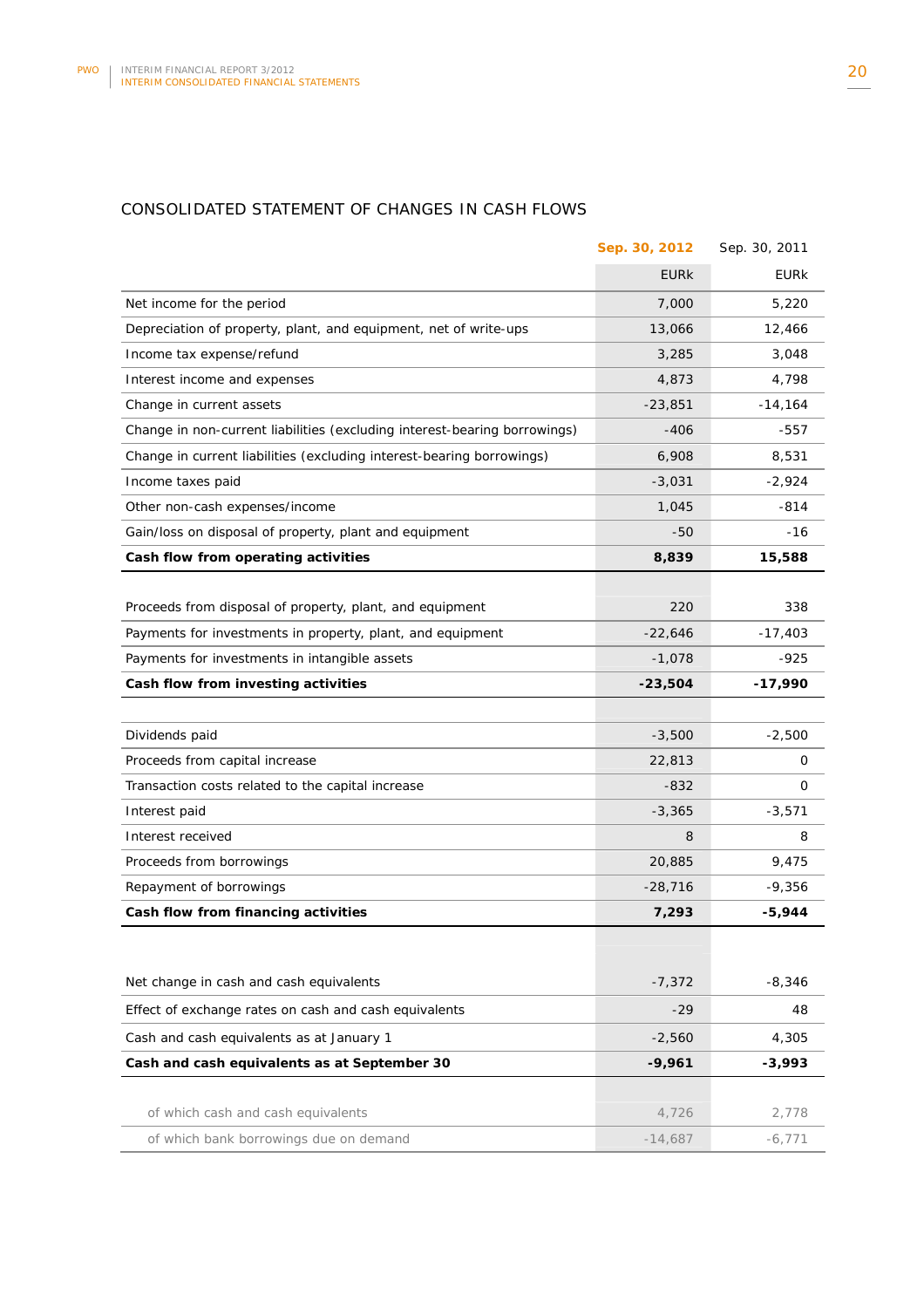# NOTES TO THE INTERIM CONSOLIDATED FINANCIAL STATEMENTS

### ACCOUNTING POLICIES

#### **Basis of presentation**

These condensed interim consolidated financial statements as of September 30, 2012 were prepared in accordance with IAS 34 "Interim Financial Reporting". They do not contain all of the information and disclosures required for consolidated financial statements at the end of the financial year, and should therefore be read in conjunction with the annual consolidated financial statements as of December 31, 2011. The interim consolidated financial statements and the interim management report are neither subject to an external audit nor to an auditor's review.

#### **Scope of consolidation**

The interim consolidated financial statements as of September 30, 2012 include six foreign companies that PWO AG controls either directly or indirectly. No changes have occurred to the scope of consolidation compared to December 31, 2011.

#### **Currency translation**

The interim consolidated financial statements are presented in euros, the functional currency of the parent company. The financial statements of the companies within the consolidated Group are prepared using foreign currencies which are translated according to the functional currency concept (IAS 21). Each company within the Group determines its own functional currency.

The items contained in the financial statements of the companies are measured using this functional currency. All balance sheet items of the foreign consolidated entity were translated into euros by applying the relevant mean rate of exchange at the balance sheet date. Expenses and income in the consolidated income statement were translated using the average exchange rate. The net income for the period from the translated income statement was transferred to the balance sheet. Differences are recognised directly in equity as a currency translation difference.

As of January 1, 2012, PWO Holding Co., Ltd., Hong Kong, China changed its functional currency from HKD to EUR as the underlying transactions have since predominantly been invoiced and paid in EUR.

The following exchange rates were used for currency translation purposes within the interim consolidated financial statements:

|     | Closing rate |            | Average rate |         |
|-----|--------------|------------|--------------|---------|
|     | 30/09/2012   | 30/09/2011 | 9M 2012      | 9M 2011 |
| CAD | 1.27         | 1.40       | 1.28         | 1.37    |
| CNY | 8.09         | 8.57       | 8.11         | 9.14    |
| HKD | 9.98         | 10.45      | 9.94         | 10.95   |
| USD | 1.29         | 1.34       | 1.28         | 1.41    |

#### **Financial instruments**

Currency-related derivatives in the form of interestrate swaps, foreign exchange swaps, options, and foreign exchange forward contracts are carried at fair value both at the time of purchase and as part of subsequent measurement. In the case of derivative financial instruments which do not fulfil the criteria of a hedging transaction, gains or losses from changes in the fair value are reported immediately in profit or loss. Market value changes of derivative financial instruments used to hedge future cash flows (cash flow hedges) are recognised directly in equity in the amount of the effective share of equity, while the ineffective share is immediately recognised in profit or loss. When the hedged transaction takes place, the derivative is transferred from equity to profit and loss. The fair value of exchange listed derivatives corresponds to the positive or negative market value. If no market values are available, these are calculated using recognised actuarial valuation models, e.g. discounted cash flow model or option price model.

#### **New and amended standards and interpretations**

The same accounting methods that were applied in the preparation of the consolidated financial statements as at December 31, 2011 were used in the preparation of the condensed interim consolidated financial statements. The following standards and interpretations that were applied as of January 1, 2012 form an exception to this basic principle: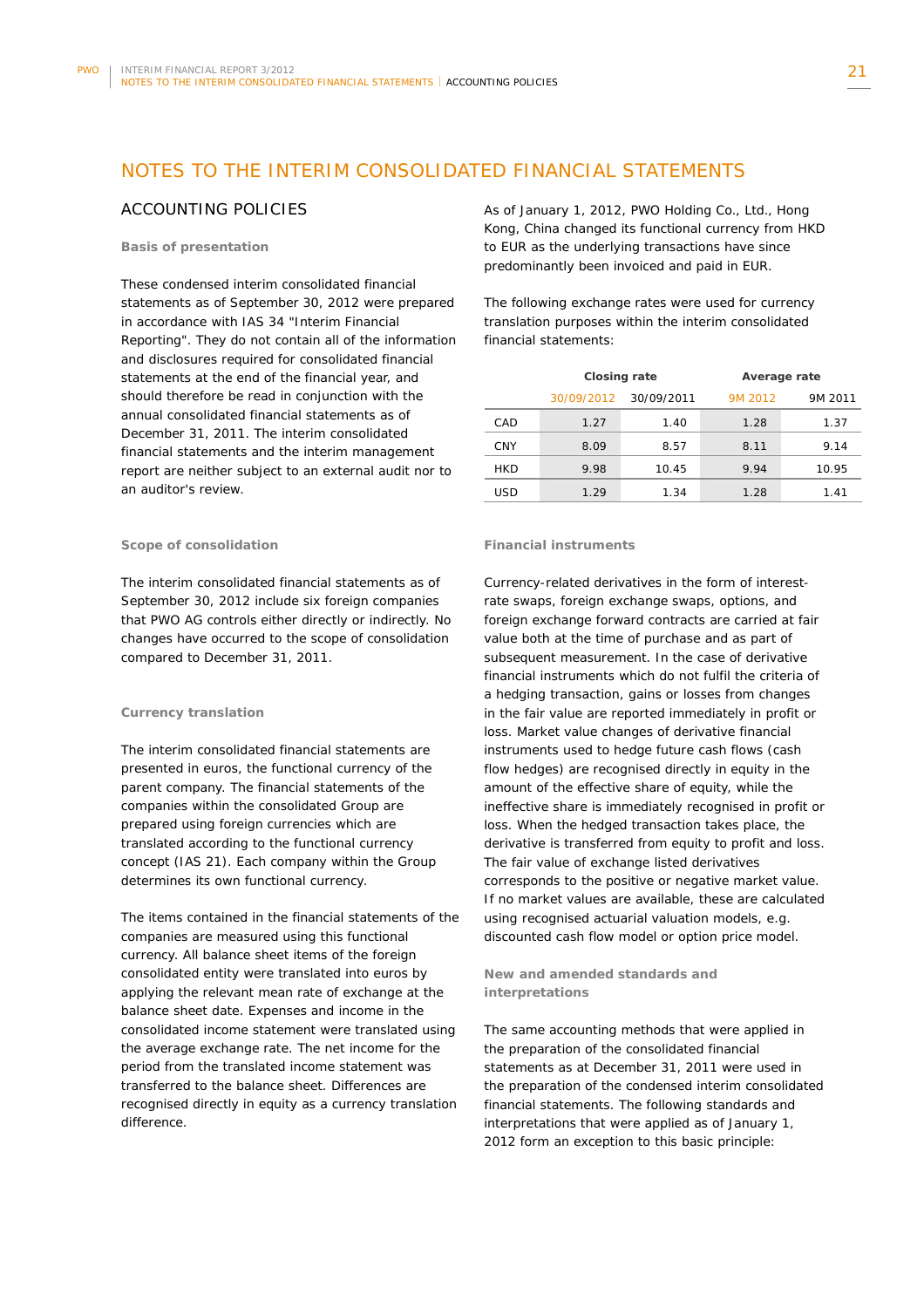### IAS 1 | Presentation of Financial Statements – Presentation of Items of Other Comprehensive Income (amended)

The amendment to IAS 1 was published in June 2011 and applies for the first time in fiscal years beginning on or after July 1, 2012. The amendment to IAS 1 affects the presentation of the components included in other comprehensive income. These components, for which a future reclassification through profit or loss is expected (known as recycling), will be presented separately from the components that will remain in equity. This change had no impact since there are currently no amounts present that are to remain in equity.

### IAS 12 | Deferred Taxes: Recovery of Underlying Assets (amended)

The amendment to IAS 12 was published in December 2010 and applies for the first time in fiscal years beginning on or after January 1, 2012. With the amendment to IAS 12, a simplified scheme will be introduced. Accordingly, it is presumed (refutable), that for the calculation of deferred taxes on real estate, which are measured at fair value, recognition of the carrying amount through sale is generally to be assumed. A sale of the asset should always be assumed for fixed assets which are not subject to depreciation and that are measured using the revaluation model. The adoption of this amendment had no impact on the Group's net assets, financial position, or results of operations.

# NOTES TO THE INCOME STATEMENT

#### **Revenue**

The breakdown of Group revenue by location is shown in the segment reporting.

In the first nine months of 2012, tool sales amounted to EURk 19,332 (p/y: EURk 18,328).

#### **Other own work capitalised**

Own work capitalised comprises an amount of EURk 738 (p/y: EURk 596) of development costs subject to mandatory capitalisation according to IAS 38. These development costs are related, in particular, to the development of a cross-member.

#### **Other operating income**

Other operating income primarily comprises the following items:

| EURk           | 9M 2012 | 9M 2011 |
|----------------|---------|---------|
| Currency gains | 2.172   | 1.808   |
| License income | 147     | 75      |

#### **Other operating expenses**

Other operating expenses primarily comprise the following items:

| EURK                 | 9M 2012 | 9M 2011 |
|----------------------|---------|---------|
| Cost for part-timers | 7.426   | 5.432   |
| Maintenance costs    | 4.839   | 3.512   |
| Outgoing freight     | 2.567   | 2.368   |
| Currency losses      | 2.477   | 2.584   |

#### **Income taxes**

The income tax reported in the consolidated income statement is composed as follows:

| <b>EURK</b>    | 9M 2012 | 9M 2011 |
|----------------|---------|---------|
| Actual taxes   | 3,308   | 3,558   |
| Deferred taxes | $-23$   | $-510$  |
| Total          | 3,285   | 3,048   |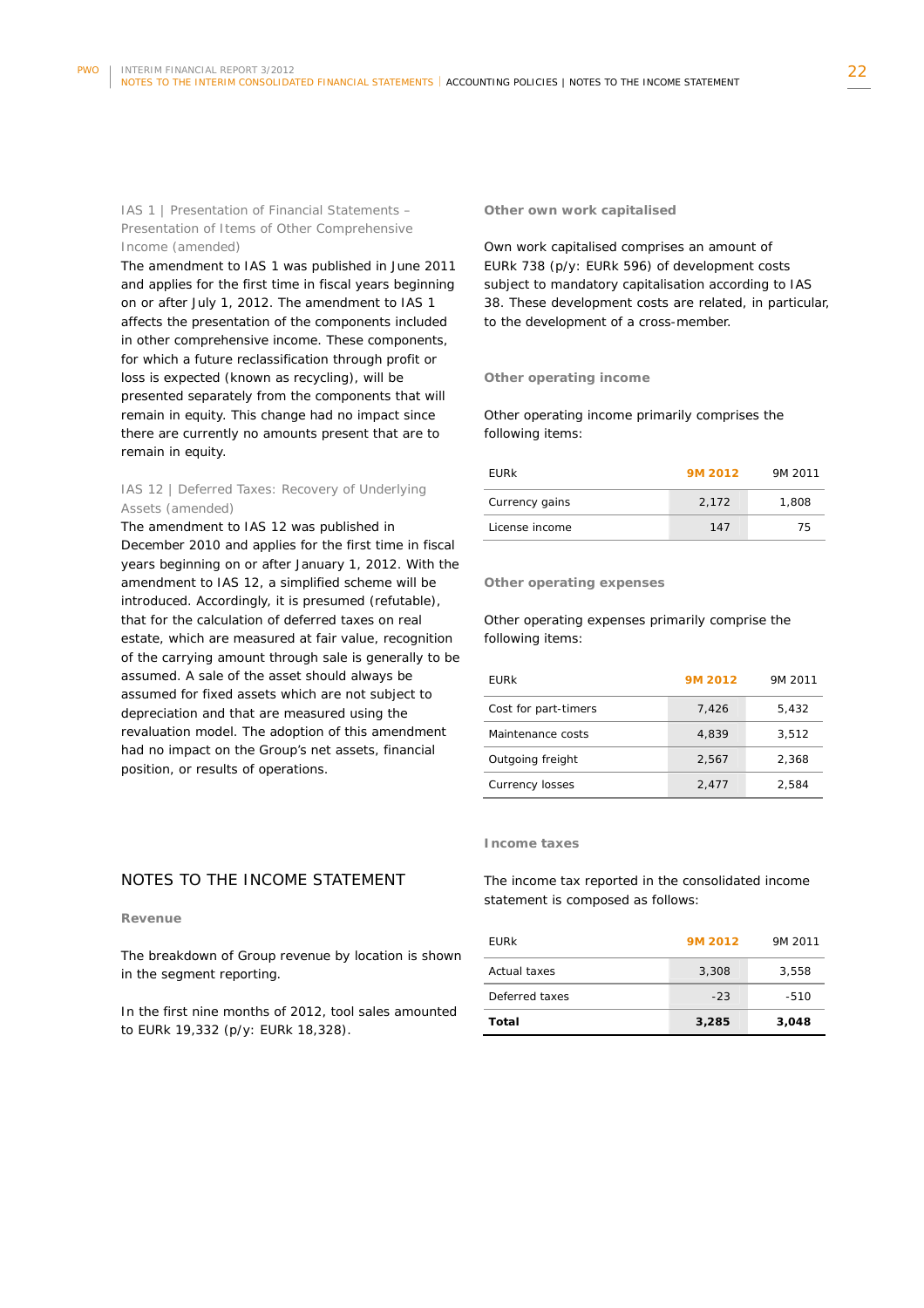#### **Earnings per share**

Earnings per share is computed by dividing net income for the period attributable to the shareholders of PWO AG by the weighted average number of shares outstanding. Actions resulting in dilution effects did not occur.

| <b>EURK</b>                                      | 03/2012   | 03/2011   |
|--------------------------------------------------|-----------|-----------|
| Net income for the period                        | 1,730     | 2,749     |
| Weighted average number of<br>shares outstanding | 3,125,000 | 2,500,000 |
| Earnings per share in EUR                        | 0.55      | 1.10      |
| EURk                                             | 9M 2012   | 9M 2011   |
| Net income for the period                        | 7,000     | 5,220     |
| Weighted average number of<br>shares outstanding | 2,807,870 | 2,500,000 |
| Earnings per share in EUR                        | 2.49      | 2.09      |

As of December 31, 2011, 2,500,000 shares were outstanding. 625,000 new shares were issued by way of the capital increase carried out in May 2012 resulting in an average number of 2,807,870 shares outstanding as of September 30, 2012.

### NOTES TO THE BALANCE SHEET

#### **Other financial assets**

In addition to derivative financial instruments, other financial assets also include short-term investments with a maturity of more than 3 months in an amount of EURk 2,000.

#### **Cash and cash equivalents**

Cash and cash equivalents in the consolidated statement of cash flows as of September 30, 2012 of EURk 4,726 (p/y: EURk 2,778) is composed of cash on hand and short-term bank deposits.

### **Equity**

## SUBSCRIBED CAPITAL

On May 26, 2010, the Annual General Meeting had resolved to create new authorised and contingent capital.

By issuing 625,000 new shares by way of the capital increase in May 2012, EURk 1,875 of the total Authorised Capital I/2010 in an amount of EURk 3,000 was utilised. As at September 30, 2012, the fully subscribed and paid-up capital amounted to EURk 9,375 (p/y: EURk 7,500), and was divided into 3,125,000 bearer shares.

#### REMAINING AUTHORISED CAPITAL

By resolution of the Annual General Meeting of May 26, 2010 and subject to the consent of the Supervisory Board, the Management Board is authorised to increase the Company's share capital once or several times by up to EURk 1,125 against payment in cash (Authorised Capital I/2010) until May 25, 2015.

By resolution of the Annual General Meeting of May 26, 2010 and subject to the consent of the Supervisory Board, the Management Board is authorised, until May 25, 2015, to increase the Company's share capital once or several times by up to EURk 750 against a cash payment (Authorised Capital II/2010).

The Annual General Meeting of May 26, 2010 has approved a conditional increase in share capital by up to EURk 3,000 (Contingent Capital 2010).

#### RETAINED EARNINGS AND OTHER EQUITY

As at September 30, 2012, Group equity included income and expenses arising from the currency translation of foreign subsidiaries of EURk 2,713 (p/y: EURk 911) and income and expenses from cash flow hedges of EURk -175 (p/y: EURk -312).

#### DIVIDEND PAYMENT

The Annual General Meeting of May 24, 2012 has resolved the proposed payment of a dividend of EUR 1.40 for fiscal year 2011, resulting in a total dividend payment of EURk 3,500.

NOTIFICATIONS PURSUANT TO SECTION 21 (1) WPHG In a release on May 21, 2012, Sparkasse Offenburg/Ortenau, Offenburg, gave notification that it held an interest of 5.88 percent.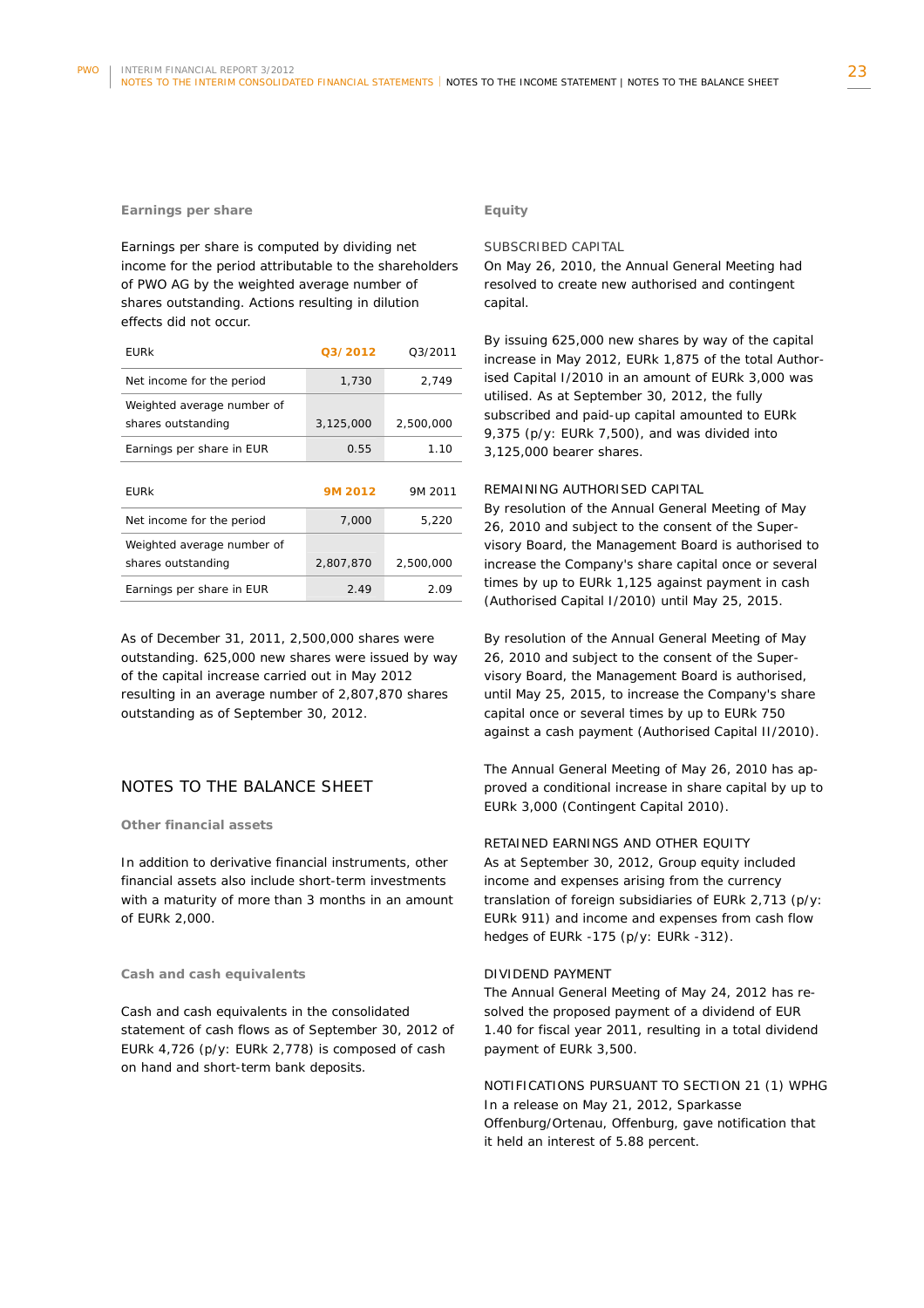In a release on May 23, 2012, Consult Invest Beteiligungsberatungs-GmbH, Böblingen, gave notification that it held an interest of 46.65 percent.

In a release on May 24, 2012, Delta Lloyd N.V., Amsterdam, The Netherlands, gave notification that it held an interest of 16.49 percent.

#### **Liabilities**

#### PENSION PROVISIONS

Pension provisions are measured for the consolidated financial statements on an annual basis by independent appraisers. A revaluation will be performed for the consolidated financial statements as at December 31, 2012.

#### OTHER PROVISIONS

The provisions reported relate to provisions for employees (obligations for age-related part-time working and anniversary bonuses) and provisions for contingent losses.

Provisions for contingent losses are reported as of fiscal year 2011 under other provisions. The prior year figures have been reclassified accordingly.

#### **Financial instruments**

The Group applies the following hierarchy in determining and disclosing the fair value of financial instruments according to valuation procedures:

Level 1 | Quoted prices (unadjusted) on active markets for identical assets or liabilities.

Level 2 | Procedures in which all input parameters, that materially affect the recognised fair value, are either directly or indirectly observable.

Level 3 | Procedures using input parameters, that materially affect the recognised fair value, and are not based on observable market data.

The following table lists the financial instruments carried at fair value as at September 30, 2012 and September 30, 2011, respectively:

|                                                           | Level 1 |         | Level <sub>2</sub><br>Level 3                                                           |             | Total       |             |       |     |
|-----------------------------------------------------------|---------|---------|-----------------------------------------------------------------------------------------|-------------|-------------|-------------|-------|-----|
| <b>EURK</b>                                               |         |         | 30/09/2012 30/09/2011 30/09/2012 30/09/2011 30/09/2012 30/09/2011 30/09/2012 30/09/2011 |             |             |             |       |     |
| <b>ASSETS</b>                                             |         |         |                                                                                         |             |             |             |       |     |
| Financial instruments included in other financial assets: |         |         |                                                                                         |             |             |             |       |     |
| Derivatives with hedge                                    |         |         |                                                                                         |             |             |             |       |     |
| relationship                                              | O       | $\circ$ | 1,291                                                                                   | 835         | $\mathbf 0$ | 0           | 1,291 | 835 |
| Derivatives without                                       |         |         |                                                                                         |             |             |             |       |     |
| hedge relationship                                        | O       | 0       | 44                                                                                      | $\mathbf 0$ | $\mathbf 0$ | $\mathbf 0$ | 44    |     |
|                                                           |         |         |                                                                                         |             |             |             |       |     |
|                                                           |         |         |                                                                                         |             |             |             |       |     |

### **LIABILITIES**

Financial instruments included in other financial liabilities:

| Derivatives with hedge |  |       |       |  |       |       |
|------------------------|--|-------|-------|--|-------|-------|
| relationship           |  | 1,630 | 1.152 |  | 1,630 | 1,152 |
| Derivatives without    |  |       |       |  |       |       |
| hedge relationship     |  | 690   | 537   |  | 690   | 537   |

As at September 30, 2012 and as at September 30, 2011, there were no reclassifications between assessments at fair value of Level 1 and Level 2 and no reclassifications into or from values at fair value of  $L$ evel 3.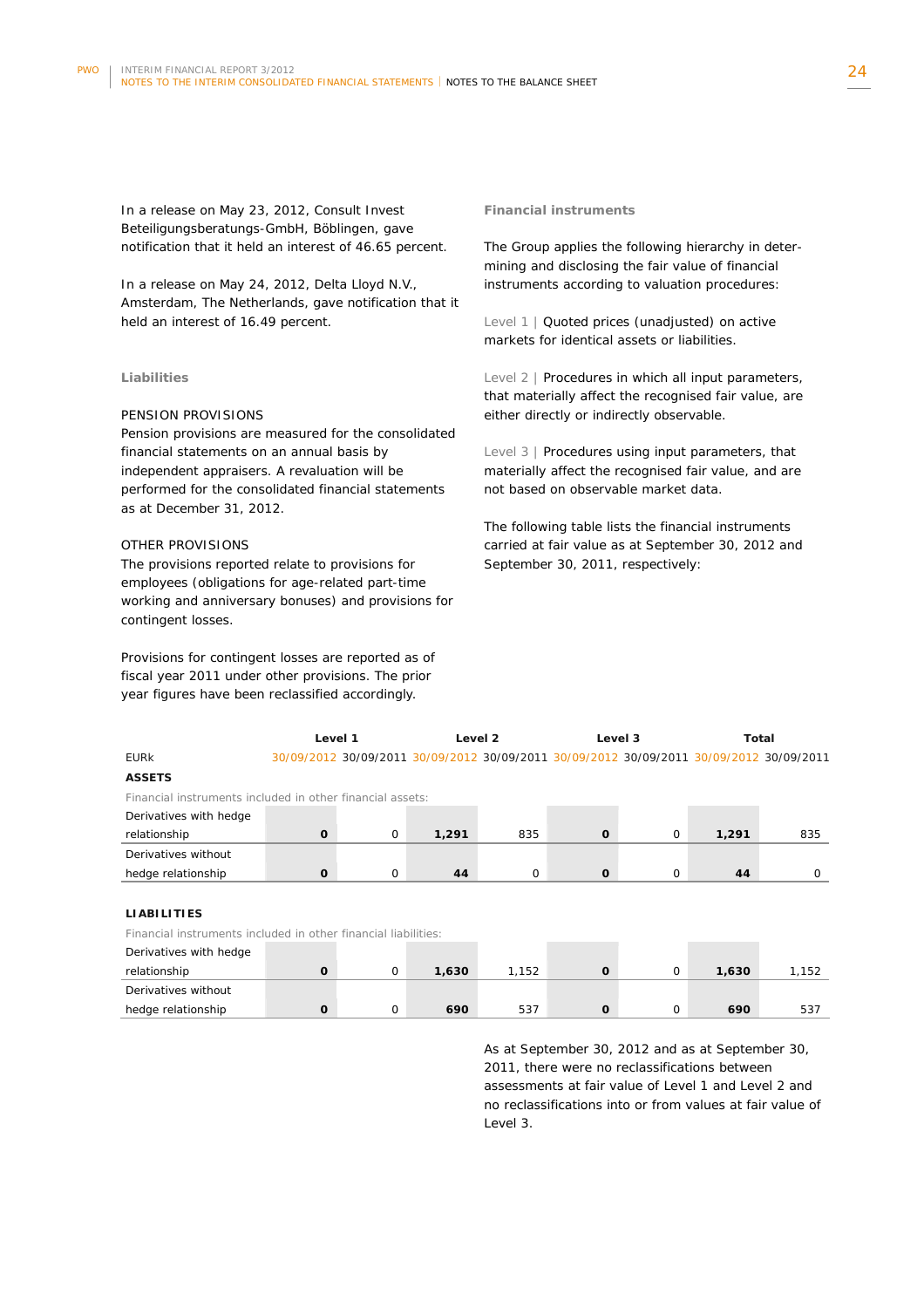## ADDITIONAL INFORMATION

**Related party disclosures** 

In the nine months period of 2012, there were no relationships with related parties.

**Additional information on the statement of cash flows** 

In the statement of cash flows, cash flows are presented on the basis of IAS 7. Cash funds reported in the cash flow statement comprise cash and cash equivalents as well as bank borrowings due on demand. The bank borrowings payable on demand, amounting to EURk 14,687 (p/y: EURk 6,771) have been included in the balance sheet as "interestbearing borrowings".

#### **Segment reporting**

In line with the Group's internal management system, the individual production sites provide the basis for the segment reporting. The Group's main decisionmaking body is defined as the Management Board of PWO AG. The segments are determined on the basis of the location of the Group's assets. Accordingly, the revenues of these segments are also allocated according to the location of assets. The regions are categorised as Germany, Rest of Europe, NAFTA Area, and Asia. The NAFTA Area is comprised of the locations in Canada and Mexico.

Earnings, assets, liabilities, depreciation and amortisation among the individual segments are eliminated in the column "consolidation effects". This column also contains items that cannot be allocated to individual segments. Segment data is calculated in accordance with the accounting policies applied in the consolidated financial statement. The segment assets and segment liabilities correspond to the values from the financial statements of the single Group companies.

As at September 30, 2012, and as at September 30, 2011, no customers were identified with whom the Group had achieved 10 percent or more of revenues.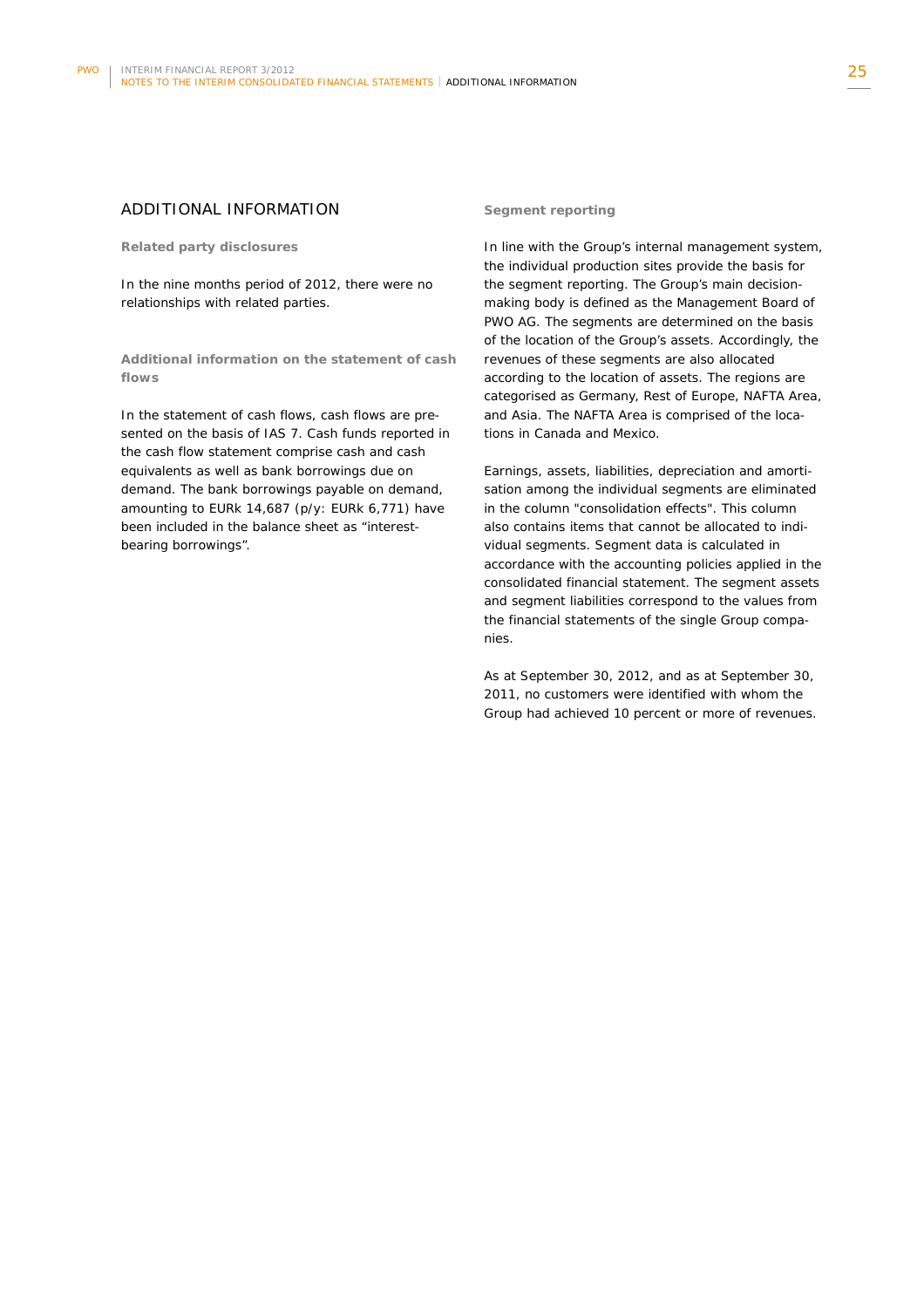| <b>Segment information</b><br>by location | Germany     | Rest of<br>Europe | <b>NAFTA</b><br>Area | Asia        | Consoli-<br>dation<br>effects | Group       |
|-------------------------------------------|-------------|-------------------|----------------------|-------------|-------------------------------|-------------|
| <b>9 Months 2012</b>                      | <b>EURK</b> | <b>EURK</b>       | <b>EURK</b>          | <b>EURK</b> | <b>EURK</b>                   | <b>EURK</b> |
| Total revenue                             | 187,567     | 27,761            | 60,532               | 4,158       | 0                             | 280,018     |
| Inter-segment revenue                     | $-8,507$    | $-1,433$          | $-633$               | 0           | 0                             | $-10,573$   |
| <b>External revenue</b>                   | 179,060     | 26,328            | 59,899               | 4,158       | 0                             | 269,445     |
|                                           |             |                   |                      |             |                               |             |
| <b>Total output</b>                       | 191,036     | 29,908            | 61,271               | 4,951       | $-10,702$                     | 276,464     |
| Other income                              | 2,638       | 556               | 1,101                | 667         | $-1,489$                      | 3,473       |
| Other expenses (aggregated)               | 172,432     | 26,326            | 58,049               | 6,966       | $-12,060$                     | 251,713     |
| Depreciation and amortisation             | 7,706       | 1,711             | 3,265                | 429         | $-45$                         | 13,066      |
| Earnings before interest and taxes (EBIT) | 13,536      | 2,427             | 1,058                | $-1,777$    | -86                           | 15,158      |
|                                           |             |                   |                      |             |                               |             |
| Financial income                          | 481         | $\mathbf 0$       | 0                    | 2           | $-475$                        | 8           |
| Financial expenses                        | 2,796       | 973               | 907                  | 680         | $-475$                        | 4,881       |
| Earnings before taxes (EBT)               | 11,221      | 1,454             | 151                  | $-2,455$    | -86                           | 10,285      |
|                                           |             |                   |                      |             |                               |             |
| Income taxes                              | 3,184       | $-136$            | 226                  | 3           | 8                             | 3,285       |
| Net income for the period                 | 8,037       | 1,590             | $-75$                | $-2,458$    | $-94$                         | 7,000       |
|                                           |             |                   |                      |             |                               |             |
| Assets                                    | 151,117     | 46,025            | 65,474               | 32,639      | $-12,888$                     | 282,367     |
| of which non-current assets               | 63,006      | 26,409            | 32,562               | 22,197      | $-246$                        | 143,928     |
| Liabilities                               | 24,301      | 6,616             | 20,994               | 29,881      | 98,399                        | 180,191     |
| Investments                               | 14,356      | 4,746             | 5,384                | 5,457       | 0                             | 29,943      |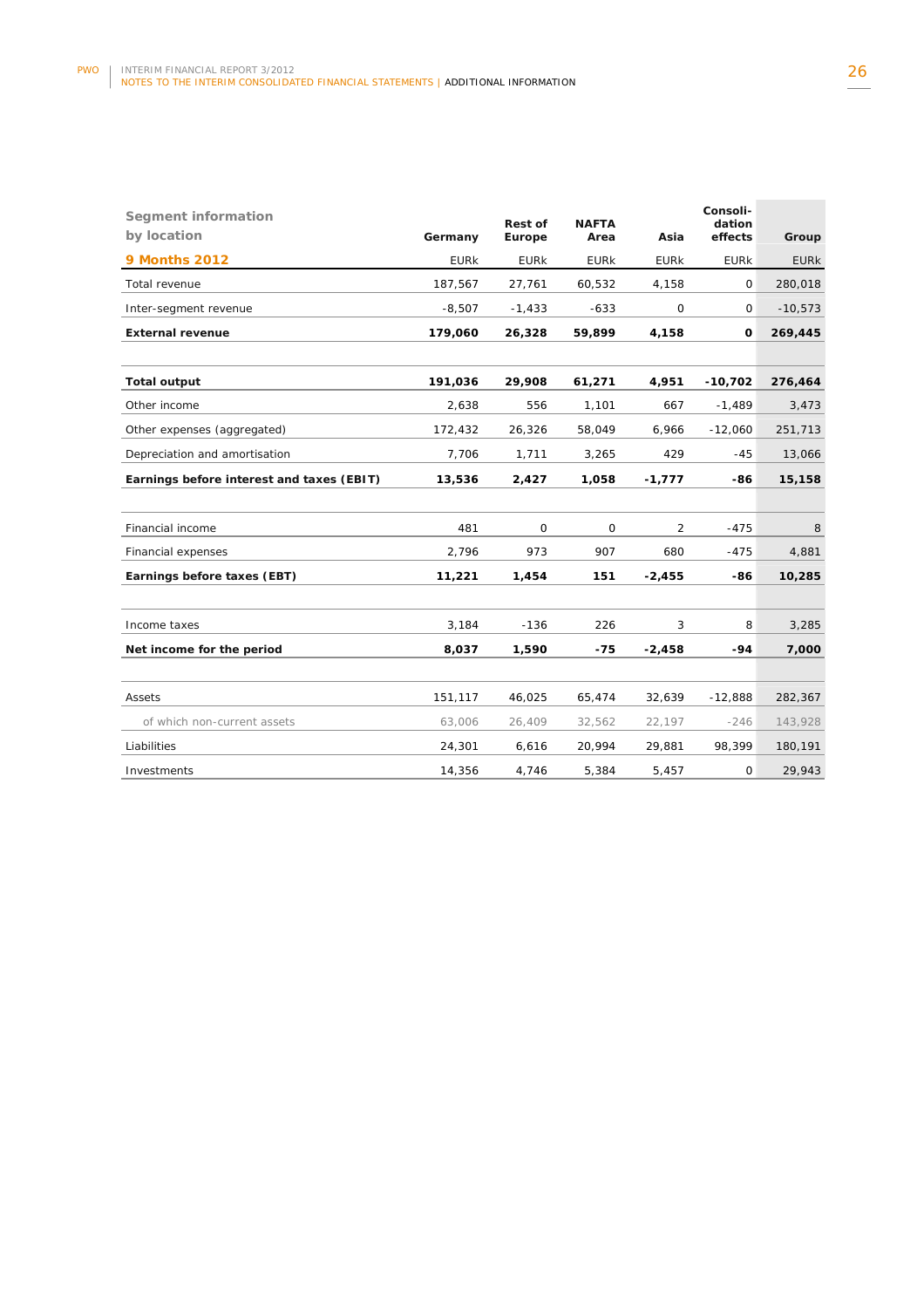| Segment information<br>by location        | Germany     | <b>Rest of</b><br>Europe | <b>NAFTA</b><br>Area | Asia         | Consoli-<br>dation<br>effects | Group       |
|-------------------------------------------|-------------|--------------------------|----------------------|--------------|-------------------------------|-------------|
| <b>9 Months 2011</b>                      | <b>EURK</b> | <b>EURK</b>              | <b>EURK</b>          | <b>EURK</b>  | <b>EURK</b>                   | <b>EURK</b> |
| Total revenue                             | 176,507     | 29,075                   | 38,250               | 3,603        | 0                             | 247,435     |
| Inter-segment revenue                     | $-5,006$    | $-751$                   | $-682$               | 0            | 0                             | $-6,439$    |
| <b>External revenue</b>                   | 171,501     | 28,324                   | 37,568               | 3,603        | 0                             | 240,996     |
|                                           |             |                          |                      |              |                               |             |
| <b>Total output</b>                       | 176,943     | 28,693                   | 39,487               | 4,079        | $-6,531$                      | 242,671     |
| Other income                              | 2,015       | 478                      | 1,313                | 719          | $-1,076$                      | 3,449       |
| Other expenses (aggregated)               | 157,061     | 26,266                   | 39,005               | 5,473        | $-7,216$                      | 220,589     |
| Depreciation and amortisation             | 7,786       | 1,769                    | 2,393                | 524          | -6                            | 12,466      |
| Earnings before interest and taxes (EBIT) | 14,111      | 1,136                    | -598                 | $-1,199$     | $-385$                        | 13,065      |
|                                           |             |                          |                      |              |                               |             |
| Financial income                          | 567         | 0                        | $\mathsf{O}$         | 3            | $-562$                        | 8           |
| Financial expenses                        | 2,876       | 1,038                    | 932                  | 521          | $-562$                        | 4,805       |
| Earnings before taxes (EBT)               | 11,802      | 98                       | $-1,530$             | $-1,717$     | $-385$                        | 8,268       |
|                                           |             |                          |                      |              |                               |             |
| Income taxes                              | 3,424       | $-422$                   | 65                   | $\mathbf{1}$ | $-20$                         | 3,048       |
| Net income for the period                 | 8,378       | 520                      | $-1,595$             | $-1,718$     | $-365$                        | 5,220       |
|                                           |             |                          |                      |              |                               |             |
| Assets                                    | 126,023     | 42,737                   | 52,965               | 22,042       | $-4,329$                      | 239,438     |
| of which non-current assets               | 54,522      | 23,319                   | 27,234               | 15,204       | $-169$                        | 120,110     |
| Liabilities                               | 26,313      | 7,098                    | 16,619               | 18,550       | 100,131                       | 168,711     |
| Investments                               | 13,752      | 716                      | 2,866                | 1,904        | 0                             | 19,238      |

As at December 31, 2011 and as at December 31, 2010 respectively, assets were composed as follows:

|                                        | Germany     | <b>Rest of</b><br>Europe | <b>NAFTA</b><br>Area | Asia        | Consoli-<br>dation<br>effects | Group       |
|----------------------------------------|-------------|--------------------------|----------------------|-------------|-------------------------------|-------------|
|                                        | <b>EURK</b> | <b>EURK</b>              | <b>EURK</b>          | <b>EURK</b> | <b>EURK</b>                   | <b>EURK</b> |
| Segment assets as at December 31, 2011 | 124.998     | 40.655                   | 57.192               | 23,950      | -6.060                        | 240,735     |
| of which non-current assets            | 56.457      | 23.376                   | 29.757               | 17.108      | $-271$                        | 126,427     |
| Segment assets as at December 31, 2010 | 120.101     | 44.644                   | 45.416               | 19.916      | -6.618                        | 223,459     |
| of which non-current assets            | 48,606      | 24.644                   | 27.641               | 13,540      | $-200$                        | 114,231     |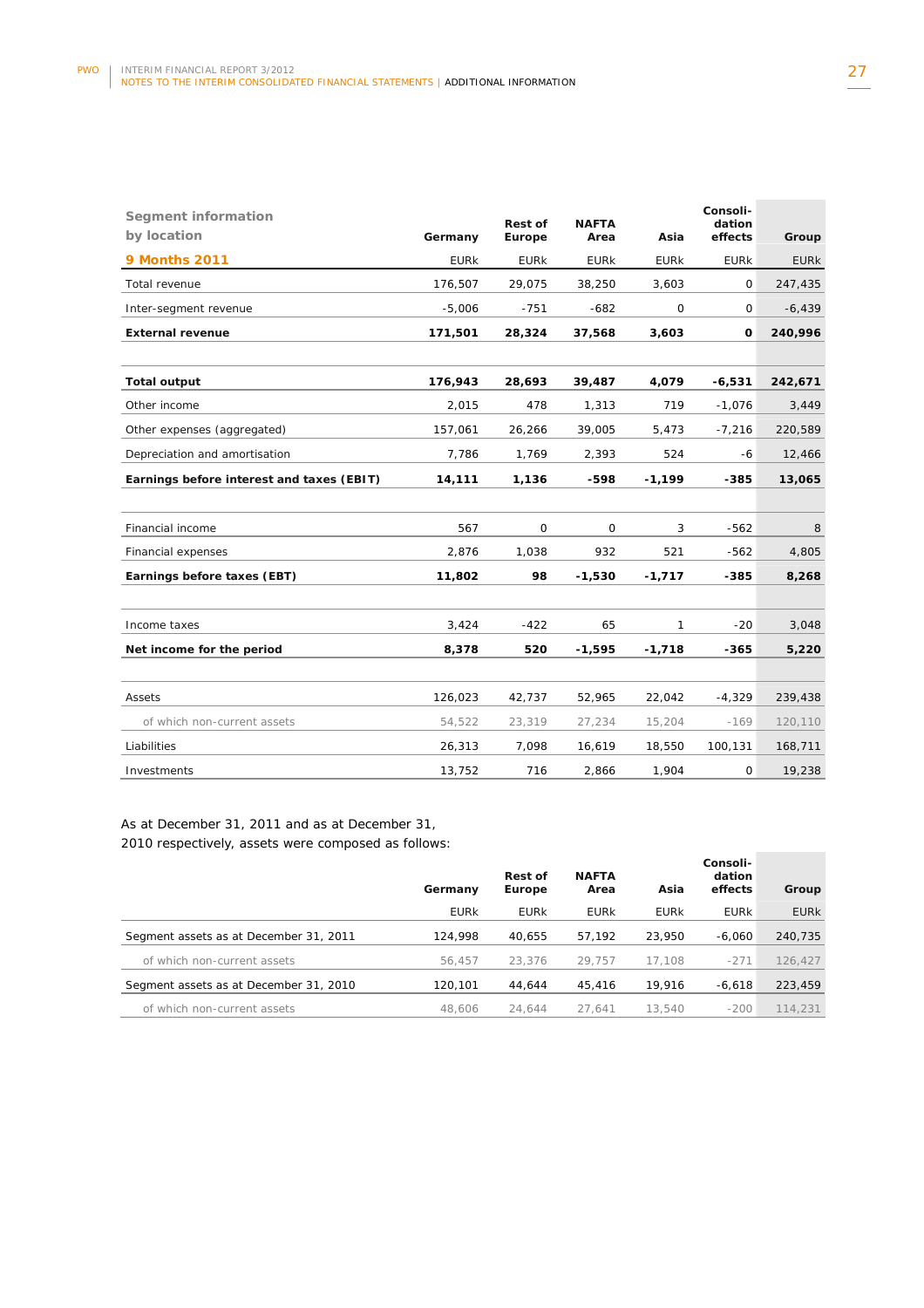**Key judgments, estimates and assumptions** 

In compiling the interim financial statements, the Management Board must perform judgments, estimates, and assumptions that affect the application of accounting policies within the Group, and influence the recognition of assets and liabilities as well as income and expenses. The actual amounts may differ from the estimated amounts.

**Events subsequent to the balance sheet date** 

Beyond the events discussed in this report, no further significant events have occurred after the balance sheet date of September 30, 2012 that require reporting.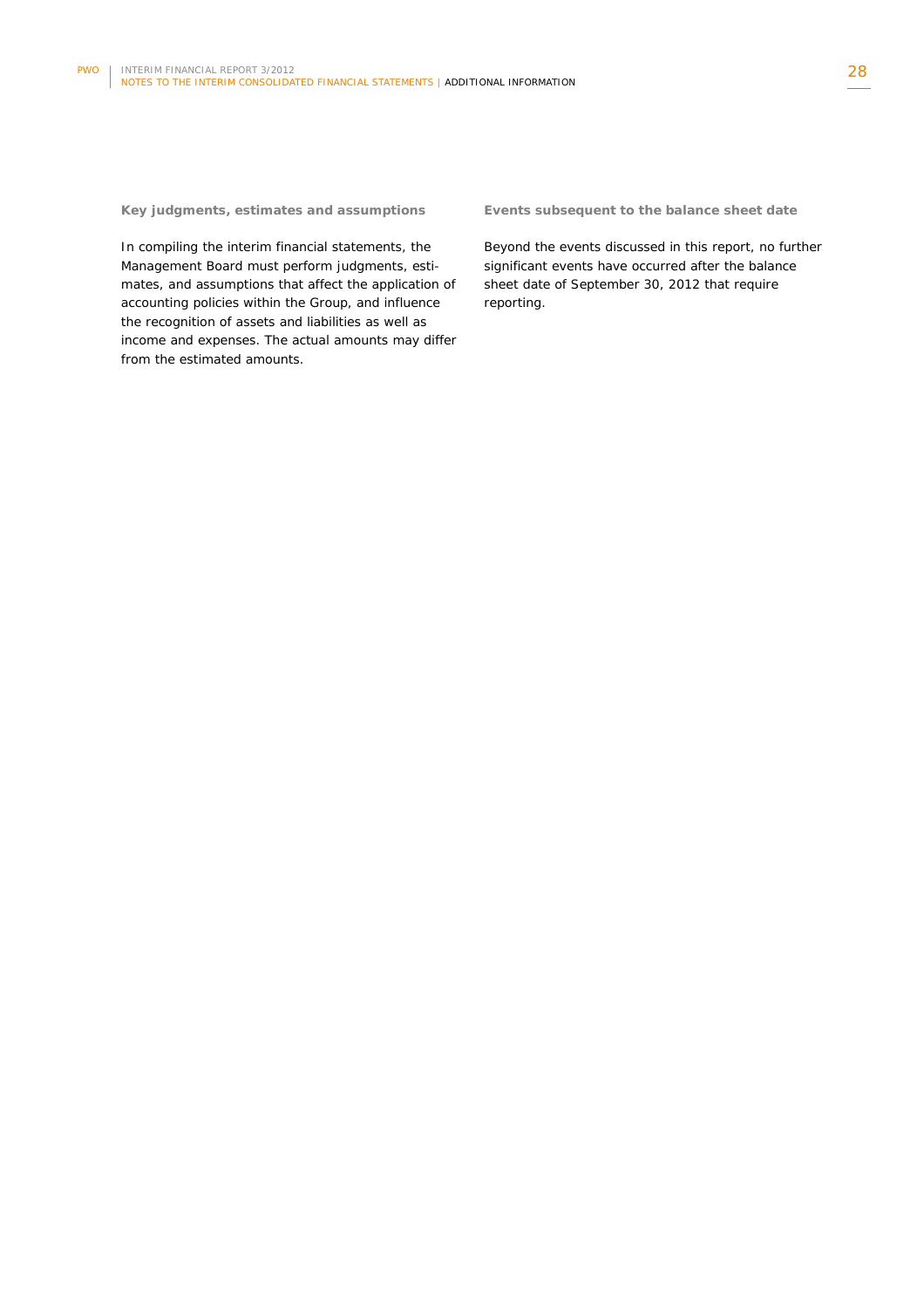# REPORT OF THE SUPERVISORY BOARD'S AUDIT COMMITTEE

The interim financial report for the third quarter and the nine month period of 2012 was presented to the Supervisory Board's Audit Committee, and explained by the Management Board. The Audit Committee concurred with the interim financial report.

Oberkirch, October 26, 2012

The Chairman of the Audit Committee

Dr. jur. Klaus-Georg Hengstberger